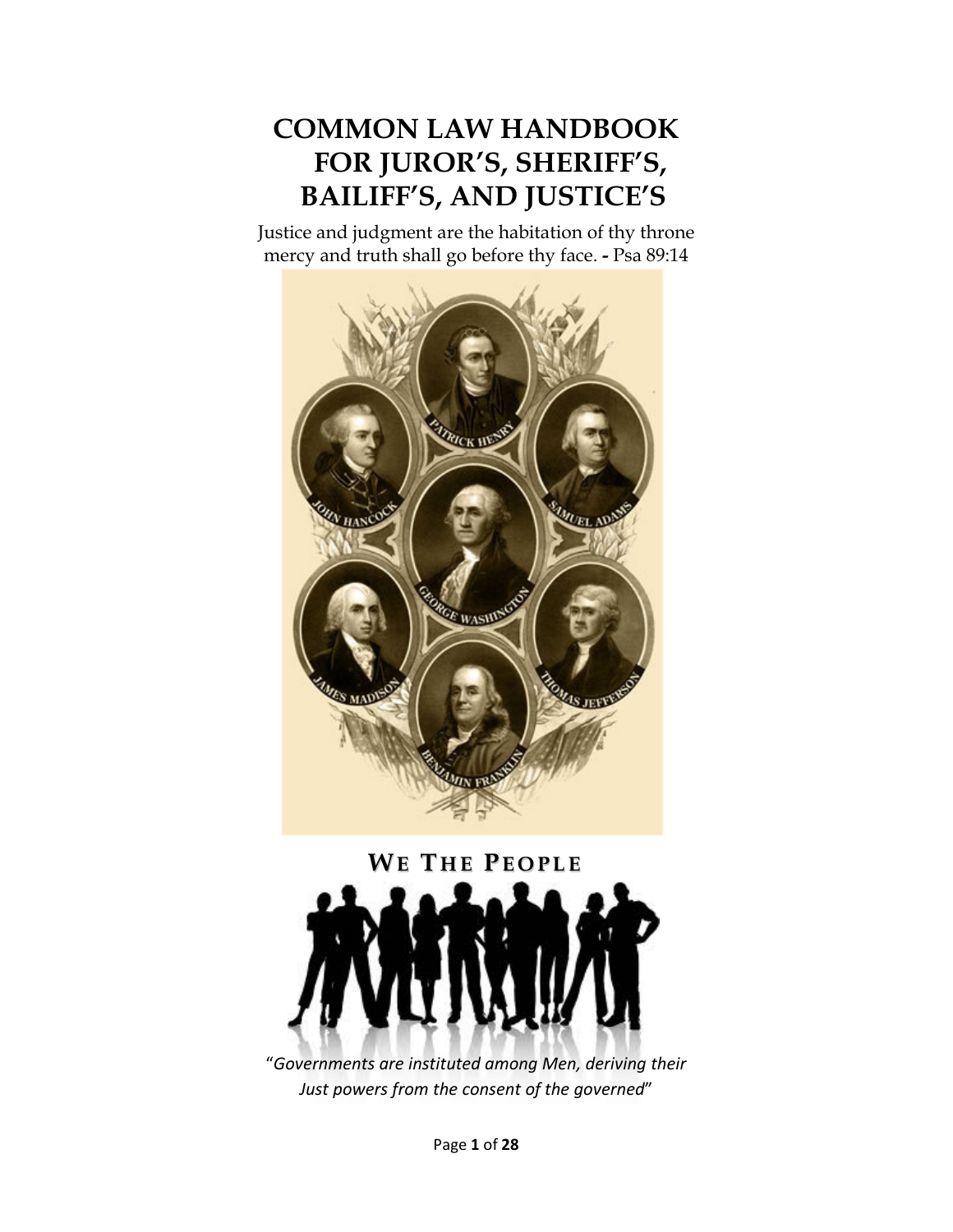## **COMMON LAW HANDBOOK FOR JUROR'S, SHERIFF'S, BAILIFF'S AND JUSTICE'S**

"*Men must be governed by God or they will be ruled by tyrants*". **William Penn** 

It's the duty of jurors, sheriffs, bailiffs and justices to resist all infringements upon the rights of the people without delay.

**Thomas Jefferson** said: "*whenever people are well-informed they can be trusted with their own government*". Clearly the government cannot be in charge of deciding for themselves whether or not they should indict themselves on criminal charges or not. This is precisely why we have so much corruption in our government. It is the duty of the people to stand up as the faithful and wise stewards (Luke 12:42) and bring the servants who think themselves master back into subjection.

**COMMON LAW IS COMMON SENSE** The question each jurist must ask themselves is, "Is there an injured party?" There is a Common Law principle which states that for there to be a crime, there must first be a victim (*corpus delecti*), the state cannot be the injured party. In the absence of a victim there can be no crime. This is what the grand jurist must discover.

"*The constitutions of most of our states assert that all power is inherent in the people; that they may exercise it by themselves, in all cases to which they think themselves competent, (as in electing their functionaries executive and legislative, and deciding by a jury of themselves, both fact and law, in all judiciary cases in which any fact is involved)* or they may ask by representatives, freely and equally chosen; that it is their *right and duty to be at all times armed; to freedom of person; freedom of religion; freedom of property; and freedom of the press*." – [**Thomas Jefferson, letter to John Cartwright; June 5, 1824; "The Thomas Jefferson Papers," Library of Congress**]

**GRAND JURORS** – [25] It is the "DUTY" of the Common Law Grand Jury to expose all fraud and corruption whether it is in the political or judicial realm and stop it! The Authority of the Grand Jury is found only in the Bill of Rights, therefore it comes from God and not government - **Amendment V** – "*No person shall be held to answer for a capital, or otherwise infamous crime, unless on a presentment or indictment of a Grand Jury*...". It is in effect a fourth branch of government "governed" and administered to directly by and on behalf of the American people.

**TRIAL JURORS –** [12] It is the duty of the Jury to execute Justice and sometimes mercy, their decisions cannot be second guessed. "...*the jury shall have the right to determine the law and the fact*". **New York Constitution Article 1. §8** "*As understood*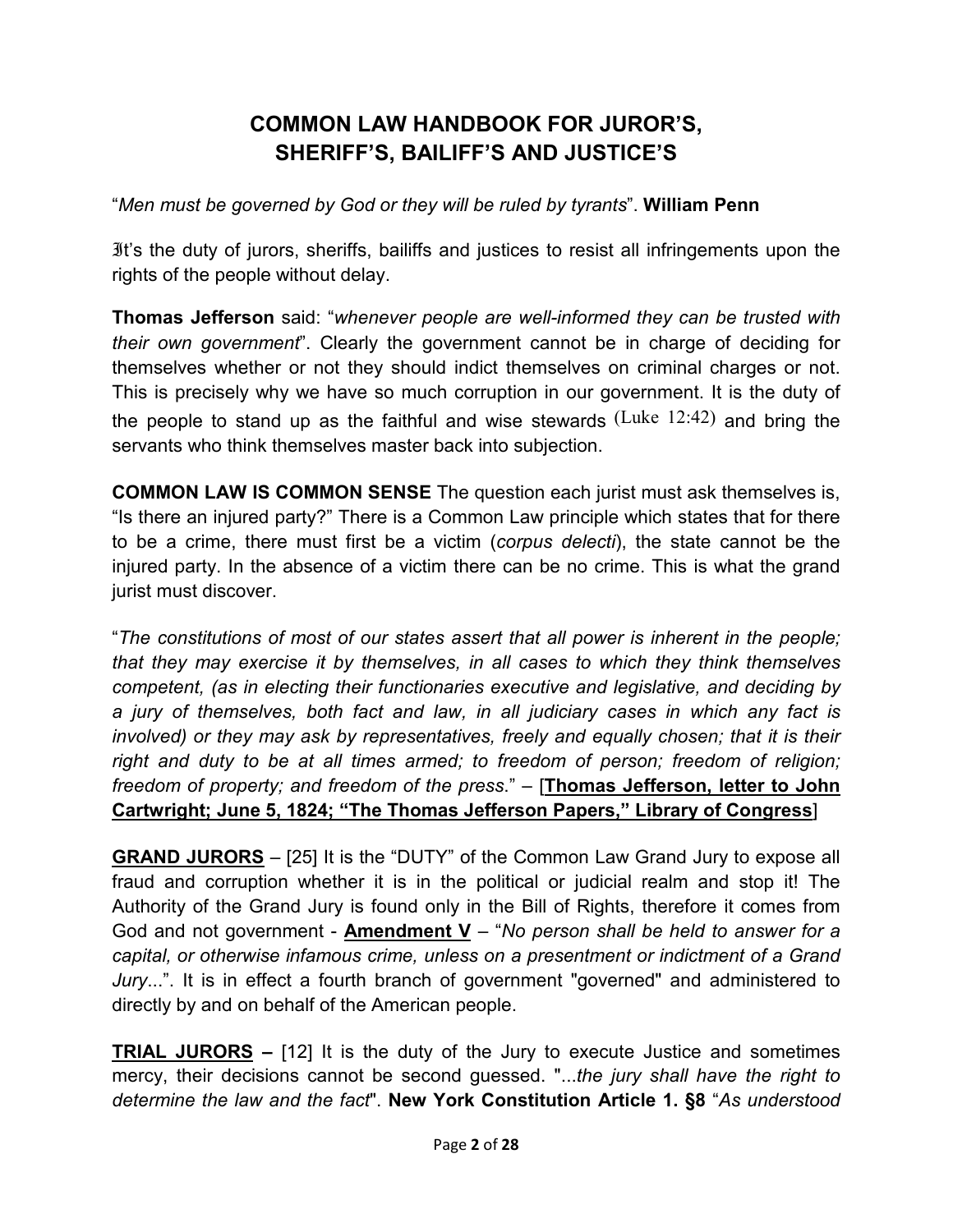#### *at common law and as used in constitutional provision, "jury" imports body of twelve men*." [**State v. Dalton, 206 N.C. 507, 174 S.E. 422, 424; People ex rel.Cooley v. Wilder, 255 N.Y.S. 218, 222, 234 App.Div. 256; Hall v. Brown, 129 Kan. 859, 284 P. 396.**]

**JURY NULLIFICATION** "*The jury has a unalienable right to judge both the law as well as the fact in controversy*." **John Jay, 1st Chief Justice United States Supreme Court, 1789**. "*The jury has the right to determine both the law and the facts*." **Samuel Chase, U.S. Supreme Court Justice 1796, Signer of the unanimous Declaration** *"The jury has the power to bring a verdict in the teeth of both law and fact*." **Oliver Wendell Holmes, U.S. Supreme Court Justice, 1902**.

Central to the history of trial by jury is the right of jurors to vote "not guilty" if the law is unjust or unjustly applied. When jurors acquit a factually guilty defendant, we say that the jury "nullified" the law. The Founding Fathers believed that juries in criminal trials had a role to play as the "conscience of the community," and relied on juries' "nullifying" to hold the government to the principles of the Constitution. "Trust in the jury is, after all, one of the cornerstones of our entire criminal jurisprudence, and if that trust is without foundation we must re-examine a great deal more than just the nullification doctrine." Judge David L. Bazelon There may be no feature more distinctive of American legal culture than the criminal trial jury. Americans have a deep and stubborn devotion to the belief that the guilt or innocence of a person accused of crime can only be judged fairly by a "jury of his peers." This notion is a particularly American one, although it was inherited from English common law during the Colonial era.

**KENTUCKY RESOLUTIONS.** A series of resolutions drawn up by Jefferson, and adopted by the legislature of Kentucky in 1799, protesting against the "alien and sedition laws," declaring their illegality, announcing the strict constructionist theory of the federal government, and declaring "nullification" to be "the rightful remedy."

**JUSTICE** – It is the duty of the Justice to do justice. In common law, the title Justice given in England to the judges of the king's bench and the common pleas, and in America to the judges of the Supreme Court of the United States and of the appellate courts of many of the states. In the most extensive sense of the word "justice" differs little from "virtue;" for it includes within itself the whole circle of virtues. Yet the common distinction between them is that that which, considered positively and in itself, is called "virtue," when considered relatively and with respect to others has the name of "justice." But "justice," being in itself a part of "virtue," is confined to things simply good or evil, and consists in a man's taking such a proportion of them as he ought. [**Bouvier]**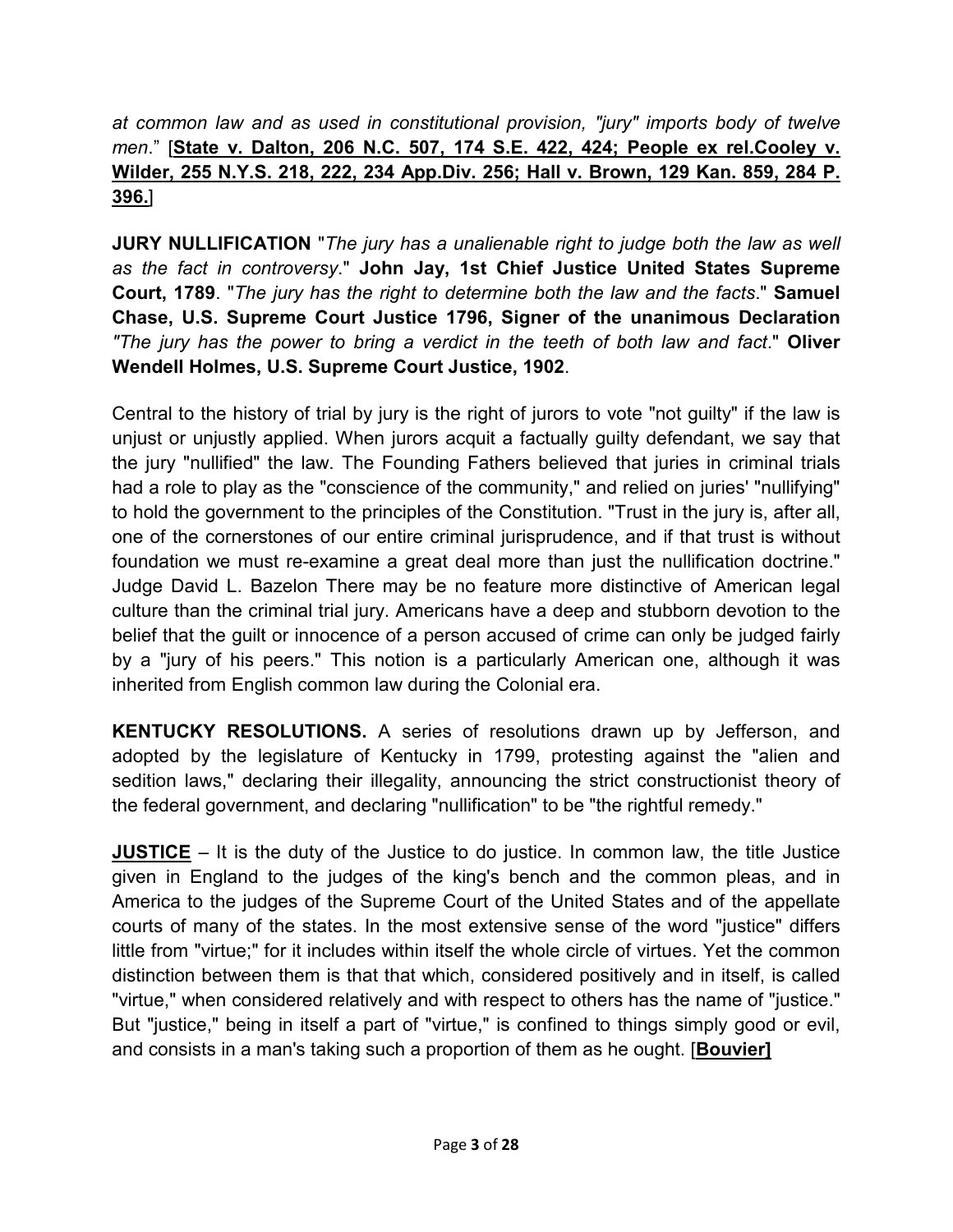**THE SOURCE OF VIRTUE** is found in **Luke 6:19** And the whole multitude sought to touch him: for there went virtue out of him, and healed them all. Therefore a Justice is to reflect divine qualities, as we read in **Phil 4:8** Finally, brethren, whatsoever things are true, whatsoever things are honest, whatsoever things are just, whatsoever things are pure, whatsoever things are lovely, whatsoever things are of good report; if there be any virtue, and if there be any praise, think on these things.

**SHERIFF** - "America will never be destroyed from the outside. If we falter and lose our freedoms, it will be because we destroyed ourselves." **- Abraham Lincoln**. The county sheriff is the last line of defense when it comes to upholding and defending the Constitution. The sheriff's duties and obligations go far beyond writing tickets, arresting criminals and operating jails. The Sheriff also has an obligation to protect the Constitutional rights of the citizens in our counties. This includes the right to free speech, the right to assemble and the right to bear arms. Remember the oath.

Sheriffs took an oath to uphold and defend the Constitution, from enemies foreign AND domestic. In the history of our world, it is government tyranny that has violated the freedoms granted to us by our Creator more than any other. And it is the duty of the sheriff to protect their counties from those that would take away our freedoms, both foreign AND domestic – whether it is a terrorist from Yemen or a bureaucrat from Washington, DC.

**BAILIFF** - Officers who perform the duties of sheriffs within liberties or privileged jurisdictions, in which formerly the king's writ could not be executed by the sheriff. One to whom some authority, care, guardianship, or jurisdiction is delivered, committed, or entrusted; one who is deputed or appointed to take charge of another's affairs; an overseer or superintendent; a keeper, protector, or guardian; a steward. Spelman. A sheriff's officer or deputy. 1 Bl.Comm. 344. A court attendant.

It is the duty of all above to correct injustice in as much as it is in their power to do so. If correction is not possible it is the duty of the court officer(s) to report the problem to the protectors of the People, the Grand Jury, in who's' hand justice has been entrusted.

#### **I. US. CODES**

*Remedy of the people when rights violated.* 

**USC 18 §2382 - Misprision of treason** Whoever having knowledge of treason, conceals and does not make known the same to some judge is guilty of treason for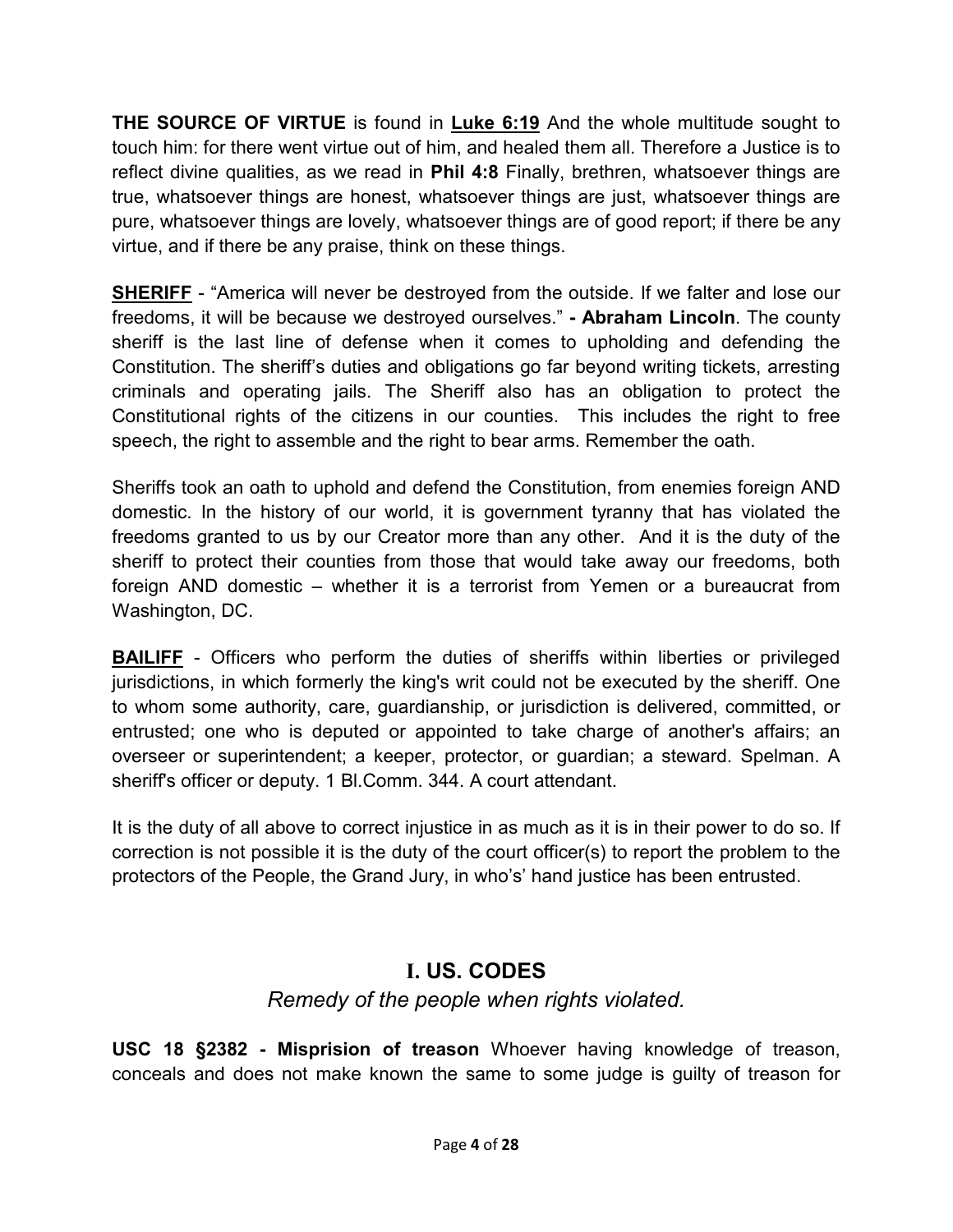contempt against the sovereign and shall be fined under this title or imprisoned not more than seven years, or both.

**USC 18 §201 BRIBERY** - of any public official directly or indirectly gives, offers, or promises anything of value to any person to influence any official act

**USC 18 §241; CONSPIRACY AGAINST RIGHTS:** If two or more persons conspire to injure, oppress, threaten, or intimidate any person in any State in the free exercise or enjoyment of any right they shall be fined under this title or imprisoned not more than ten years, or both

**USC 18 §242; DEPRIVATION OF RIGHTS UNDER COLOR OF LAW:** Whoever, under color of any law, statute, ordinance, regulation, or custom, willfully subjects any person in any State the deprivation of any rights shall be fined under this title or imprisoned not more than one year, or both;

**USC 18 §2071:** Whoever willfully and unlawfully conceals, removes, mutilates, obliterates, or destroys, or attempts to do so, documents filed or deposited with any clerk or officer of any court, shall be fined or imprisoned not more than three years, or both.

**USC 18 §2076: CLERK IS TO FILE:** Whoever, being a clerk willfully refuses or neglects to make or forward any report, certificate, statement, or document as required by law, shall be fined under this title or imprisoned not more than one year, or both.

**USC 42 §1983; CIVIL ACTION FOR DEPRIVATION OF RIGHTS:** Every person who, under color of any statute, ordinance, regulation, custom, or usage, of any State subjects, or causes to be subjected, any person within the jurisdiction thereof to the deprivation of any rights, privileges, or immunities secured by the Constitution and laws, shall be liable to the party injured in an action at law.

**USC 42 1985; CONSPIRACY TO INTERFERE WITH CIVIL RIGHTS:** If two or more persons in any State or Territory conspire for the purpose of depriving, either directly or indirectly any persons rights the party so injured or deprived may have an action for the recovery of damages against any one or more of the conspirators.

**USC 42 §1986 - ACTION FOR NEGLECT TO PREVENT:** Every person who, having knowledge that any of the wrongs conspired to be done or are about to be committed, and having power to prevent or aid in preventing the commission of the same, neglects or refuses so to do, if such wrongful act be committed, shall be liable to the party injured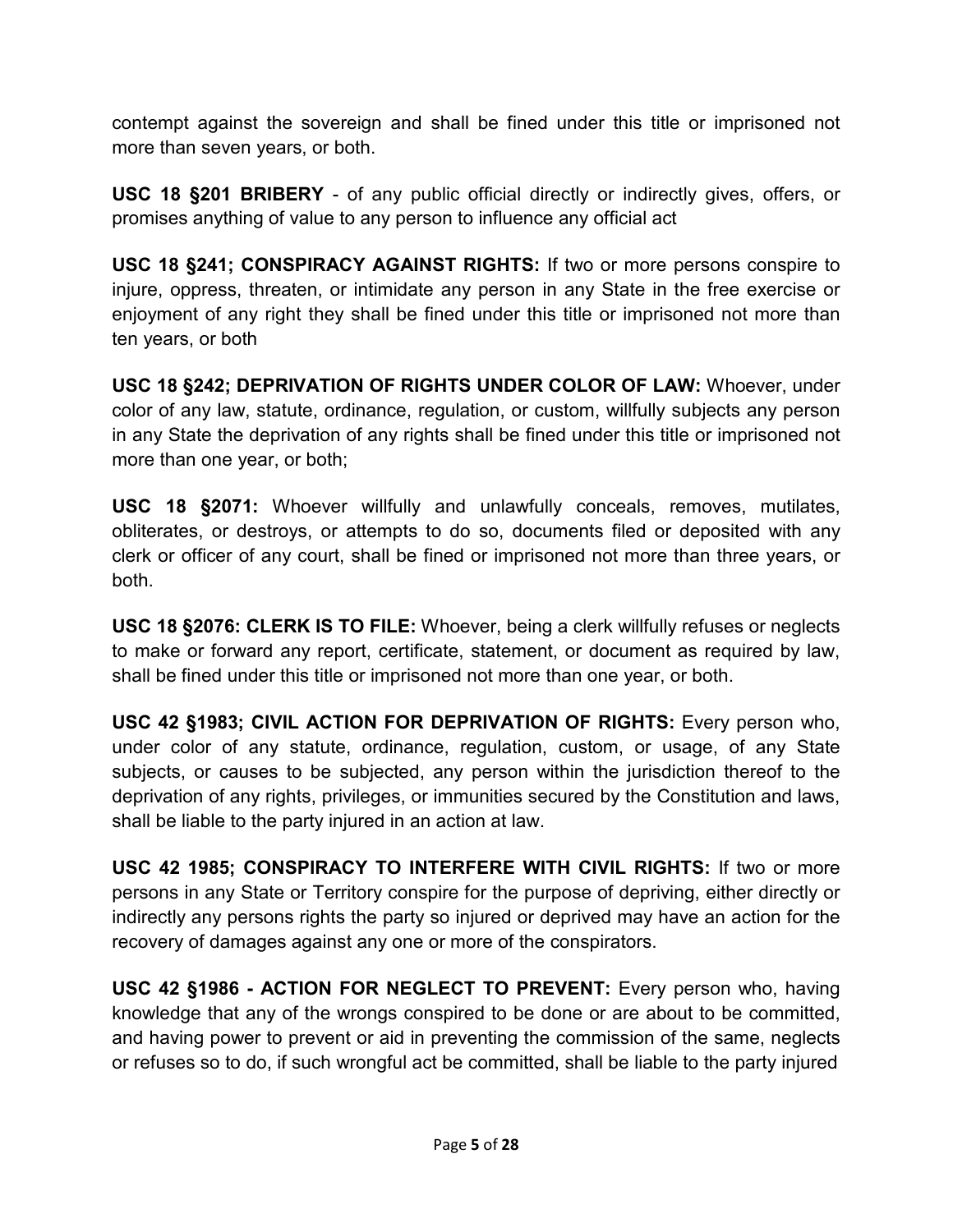#### **II. ALL IS MINE**

**Job 41:11** "Whatsoever is under the whole heaven is mine." Ezek 18:4 "Behold, all souls are mine; as the soul of the father, so also the soul of the son is mine:" **Exo 19:5** "Now therefore, if ye will obey my voice indeed, and keep my covenant, then ye shall be a peculiar treasure unto me above all people: for all the earth is mine:" **Psa 50:12** "If I were hungry, I would not tell thee: for the world is mine, and the fullness thereof." **Prov 8:14** "Counsel is mine, and sound wisdom: I am understanding; I have strength."

#### **III. GOVERNMENT BY CONSENT**

Our founders purposely placed the power of the Grand Jury in the "Bill of Rights" to make it clear that it belongs to the people and the government is not to violate it. It is the "ultimate power" of the people which allows them to consent or not to the actions of their servant government. It also prevents government from unrighteous prosecutions by forcing the government to seek permission from the people before criminal charges can be filed, if the people refuse it cannot go forward. By understanding this principle it becomes clear that the government has no authority to control your behavior and therefore neither do legislators without your consent.

The **Declaration of Independence** says: "*We hold these truths to be self-evident, that all men are created equal, that they are endowed by their Creator with certain unalienable Rights, that among these are Life, Liberty and the pursuit of Happiness.-- That to secure these rights, Governments are instituted among Men, deriving their just powers from the consent of the governed*".

**ALL MEN DECIDE FOR THEMSELVES** whether they want to participate in the institutions of men or not the United States Supreme Court confirmed this when they said: "..., every man is independent of all laws, except those prescribed by nature. He is *not bound by any institutions formed by his fellowman without his consent*." [**Cruden v. Neale, 2 N.C. 338 May Term 1796.**]

## **IV. ONLY PEOPLE CAN FILE A CRIMINAL COMPLAINT**

There are only three ways a court can hear a criminal complaint: (1) One or more of the people sign a sworn affidavit that they have been injured; (2) A prosecutor, on behalf of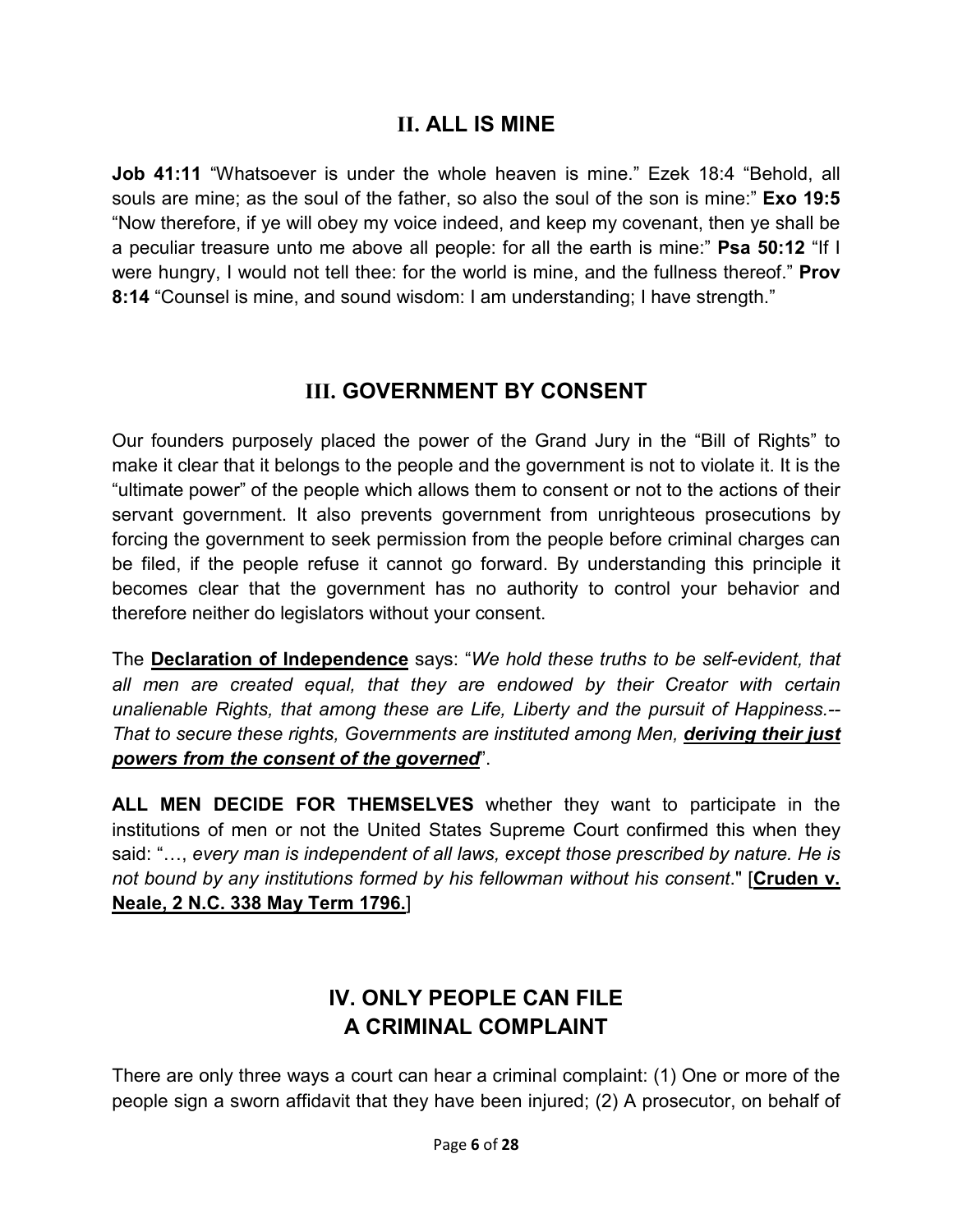the government brings an accusation before the Grand Jury and the Grand Jury either indicts or does nothing; (3) The Grand Jury by its "own will", can investigate merely on suspicion that the law is being violated, or even because it wants assurance that it is not, and if it finds wrongdoing it can present it to the court and it must go to trial no one can second guess the Grand Jury, unless the Grand Jury's actions violate another's unalienable rights.

**PRINCIPLE OF LIBERTY** - Consent and Jurisdiction, it's all about Consent and Jurisdiction. In order to possess liberty it is extremely important that you understand consent: our servant government cannot do anything without your consent.

**CONSENT OF AUTHORITY -** We read in the Declaration of Independence, "*We hold these truths to be self-evident, that all men are created equal, that they are endowed by their Creator with certain unalienable Rights, that among these are Life, Liberty and the pursuit of Happiness. That to secure these rights, Governments are instituted among Men, deriving their just powers from the consent of the governed*." Any authority our servants have is by our consent, if they act outside their authority they are subject to criminal charges under US Codes 42 and 18 and liable for damages under US Codes and common law.

**CONSENT TO INDICT -** The Fifth Amendment states; "*No person shall be held to answer for a capital, or otherwise infamous crime, unless on a presentment or indictment of a Grand Jury* ..." therefore our servant government requires the people to get an indictment (grand jury). Judges (servant) have no authority to make a ruling or a judgment on people (master) without your consent. In legal terms when the judge asks you do you understand, he means do you stand under the authority of this court? So when you say yes, you just gave him/her jurisdiction over you!

**ONLY PEOPLE CAN JUDGE -** Our US Constitution only authorizes "common law courts" aka "courts of record". A court of record removes the power of the Judge to make a ruling, his role is that of the "administrator of the court. The final determinator is the "tribunal" who is either the "sovereign plaintiff" or a "jury". Remember the servant cannot rule over the master, Can the clay rule over the potter?

"..., every man is independent of all laws, except those prescribed by nature. He is not *bound by any institutions formed by his fellowman without his consent*." [Cruden v. Neale] Here in is Liberty if "YOU" do not give a court consent, they have no "JURISDICTION" over "YOU"!

Under US Codes 42 and 18 when you are detained, without your consent, for violating a statute, you have just been kidnapped and if the Judge sets a bail he just set a ransom and when the prosecutor confirms the charges they are all part of a conspiracy and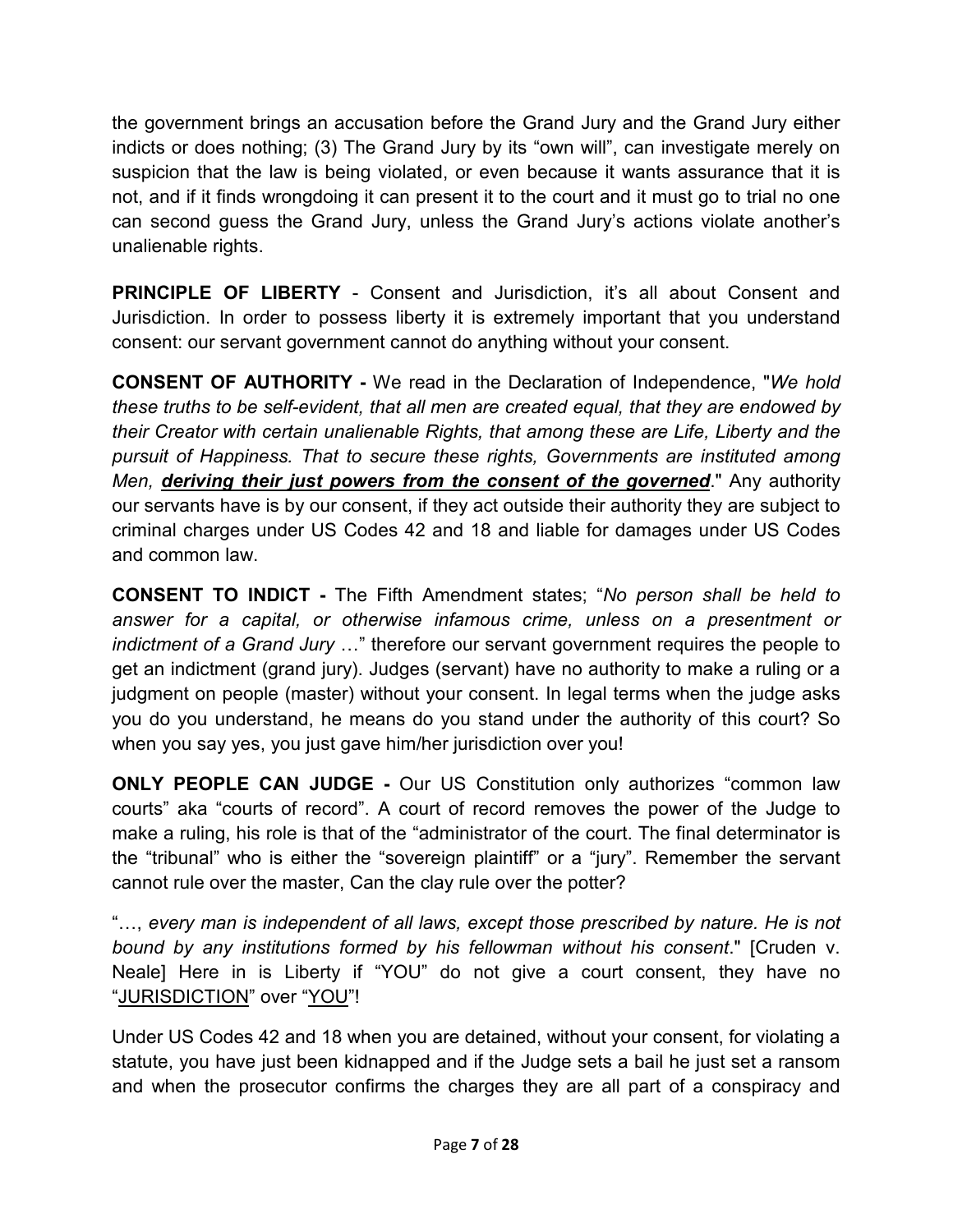"YOU" can put them in jail and sue them for damages. It's all about Consent and **Jurisdiction** 

#### **V. THE REAL LAW**

"*The common law is the real law, the Supreme Law of the land, the code, rules, regulations, policy and statutes are "not the law*", [**Self v. Rhay, 61 Wn (2d) 261**] Legislated statutes enforced upon the people in the name of law is a fraud. It has no authority and is without mercy. Justice without mercy is Godless and therefore repugnant to our United States Constitution. Lawmakers were given authority by the people to legislate codes, rules, regulations, and statutes which are policies, procedures, and "law" to control the behavior of bureaucrats, elected and appointed officials, municipalities and agencies but were never given authority to control the behavior of the people as we read in a US Supreme court decision "*All codes, rules, and regulations are for government authorities only, not human/Creators in accordance with God's laws. All codes, rules, and regulations are unconstitutional and lacking due process*I" [**Rodriques v. Ray Donavan (U.S. Department of Labor) 769 F. 2d 1344, 1348 (1985).**] and again "*All laws, rules and practices which are repugnant to the Constitution are null and void*" [**Marbury -v-Madison, 5th US (2 Cranch) 137, 174, 176,(1803).**]

Legislators simply don't have the authority to rule make "*Where rights secured by the Constitution are involved, there can be no rule making or legislation which would abrogate them*" [**Miranda v. Arizona, 384 U.S. 436, 491**] God breaks down the law as follows: "*And Jesus answered him, The first of all the commandments is, Hear, O Israel; The Lord our God is one Lord: And thou shalt love the Lord thy God with all thy heart,*  and with all thy soul, and with all thy mind, and with all thy strength: this is the first *commandment. And the second is like, namely this, Thou shalt love thy neighbour as thyself. There is none other commandment greater than these*". [**Mark 12:29-31**] Although it is a sin, punishable only by the Judge of the Universe, to break the commandment to love in your mind, words, and deeds. It does not become a crime, punishable by man, until your words and deeds are expressed in "actions" injure that another.

**Thomas Jefferson said**: "*I would rather be exposed to the inconveniences attending too much liberty than those attending too small a degree of it*". If one of the people exercises his free will to carry a weapon, travel, practice law, park without depositing money in a meter, use hemp, pharmaceuticals, alcohol, vitamins, minerals or any other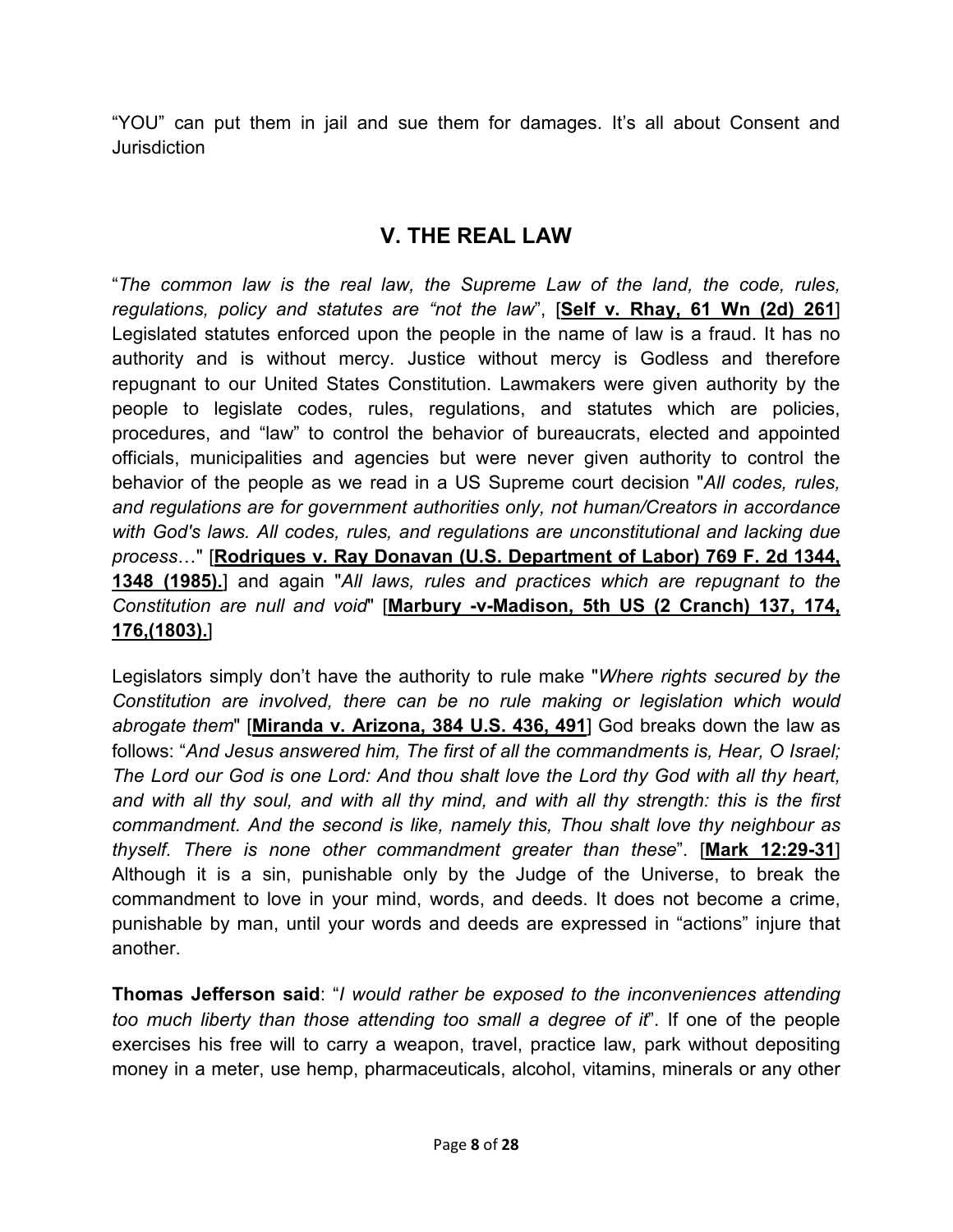substance for medicinal or recreational purposes the legislators do not have the authority to impose a fine, license or make a right a crime.

## **VI. RIGHTS AND SOVEREIGNTY**

Only people are sovereign and have rights. Bureaucrats, in their capacity, are not sovereign and have no rights. They have authority given by the people and are subject to the statutes. "*The state cannot diminish rights of the people*." [**Hurtado v. People of the State of California, 110 U.S. 516**] "*The assertion of federal rights*, [Bill of Rights] *when plainly and reasonably made, is not to be defeated under the name of local practice*". [**Davis v. Wechsler, 263 US 22, 24.**] "*Where rights secured by the Constitution are involved, there can be no rule making or legislation which would abrogate them*". [**Miranda v. Arizona, 384 US 436, 491.**] "*There can be no sanction or penalty imposed upon one because of this exercise of constitutional rights*". [**Sherer v. Cullen, 481 F 946.**] "*Sovereignty itself is, of course, not subject to law, for it is the author and source of law*;" [**Yick Wo v. Hopkins, 118 US 356, 370 (Undersigned is Sovereign and no court has challenged that status/standing)**]

To deprive the People of their sovereignty it is first necessary to get the People to agree to submit to the authority of the entity they have created. That is done by getting them to claim they are citizens of that entity (**see Const. for the U.S.A., XIV Amendment, for the definition of a citizen of the United States.**)

## **VII. LICENSING LIBERTY**

"*No state shall convert a liberty into a license, and charge a fee therefore*." [**Murdock v. Pennsylvania, 319 U.S. 105**] "*If the State converts a right (liberty) into a privilege, the citizen can ignore the license and fee and engage in the right (liberty) with impunity*." [**Shuttlesworth v. City of Birmingham, Alabama, 373 U.S. 262**]

#### **VIII. REMEDY FOR EVERY INJURY**

William Blackstone - a legal maxim – Every right when with-held must have a remedy, and every injury it's proper redress "...*In the third volume of his Commentaries, page 23, Blackstone states two cases in which a remedy is afforded by mere operation of law. "In*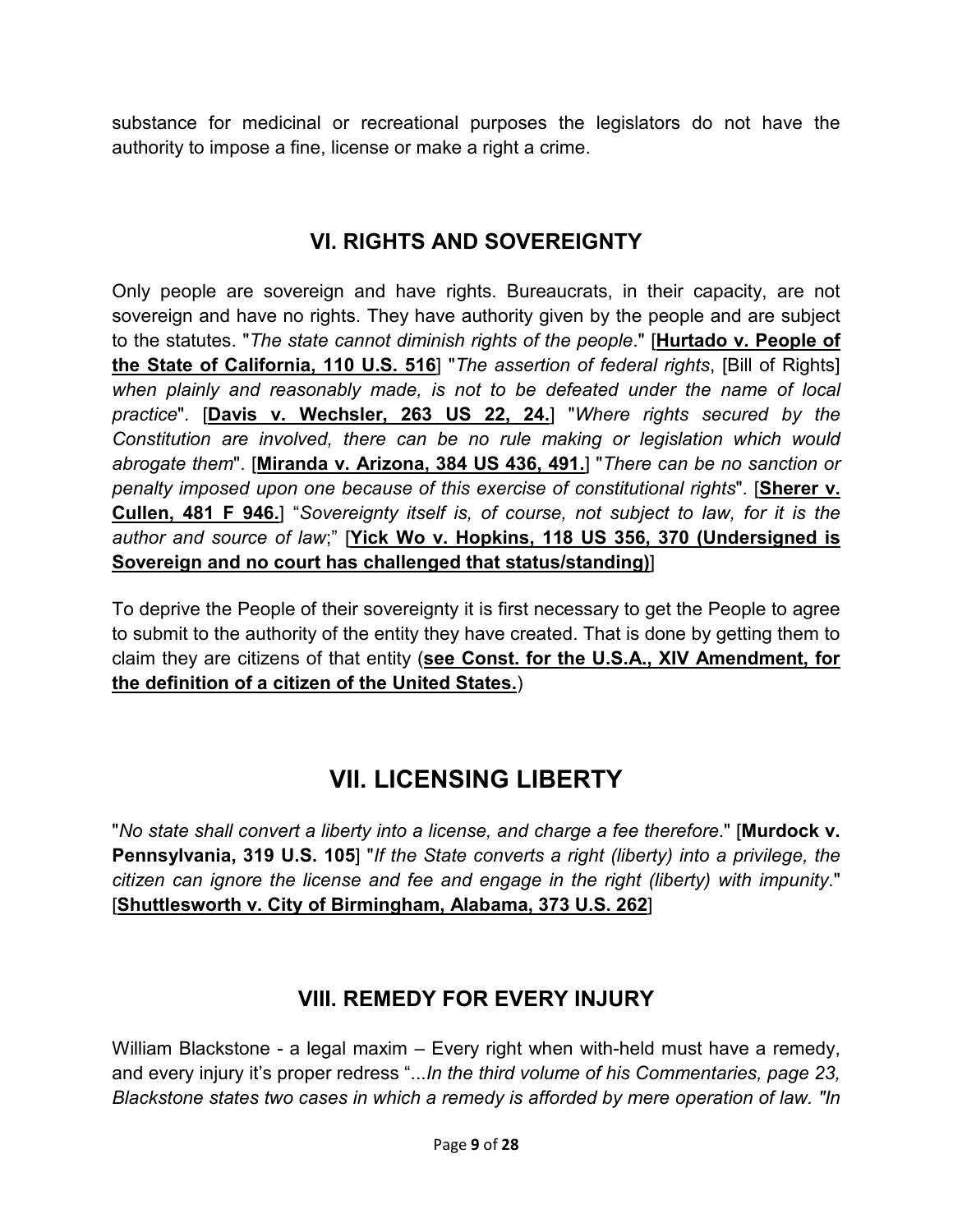*all other cases," he says, it is a general and indisputable rule that where there is a legal right, there is also a legal remedy by suit or action at law whenever that right is invaded. And afterwards, page 109 of the same volume, he says, I am next to consider such injuries as are cognizable by the Courts of common law. And herein I shall for the present only remark that all possible injuries whatsoever that did not fall within the exclusive cognizance of either the ecclesiastical, military, or maritime tribunals are, for that very reason, within the cognizance of the common law courts of justice, for it is a settled and invariable principle in the laws of England that every right, when withheld, must have a remedy, and every injury its proper redress*" [**5 U.S. 137, Marbury v. Madison**] "*The Government of the United States has been emphatically termed a government of laws, and not of men. It will certainly cease to deserve this high appellation if the laws furnish no remedy for the violation of a vested legal right*." [**Marbury v. Madison, 5 U.S. 137 (1803)**]

"...that statutes which would deprive a citizen of the rights of person or property without *a regular trial, according to the course and usage of common law, would not be the law of the land*". [**Hoke vs. Henderson,15, N.C.15,25 AM Dec 677**].

"...the right to be let alone the most comprehensive of rights and the right most valued *by civilized men. To protect that right, every unjustifiable intrusion by the government upon the privacy of the individual, whatever the means employed, must be deemed a violation of the Fourth Amendment*". [**Olmstead v. U.S., 277 U.S. 438, 478 (1928**)

## **IX. COURT**

The court belongs to the sovereign, plaintiff (people). Black's Law Dictionary, 5th Edition, page 318 defines the court as "*The person and suit of the sovereign; the place where the sovereign sojourns with his regal retinue, wherever that may be*". In the US Supreme Court case Isbill v. Stovall the court was defined as "*An agency of the sovereign created by it directly or indirectly under its authority, consisting of one or more officers, established and maintained for the purpose of hearing and determining issues of law and fact regarding legal rights and alleged violations thereof, and of applying the sanctions of the law, authorized to exercise its powers in the course of law at times and places previously determined by lawful authority*".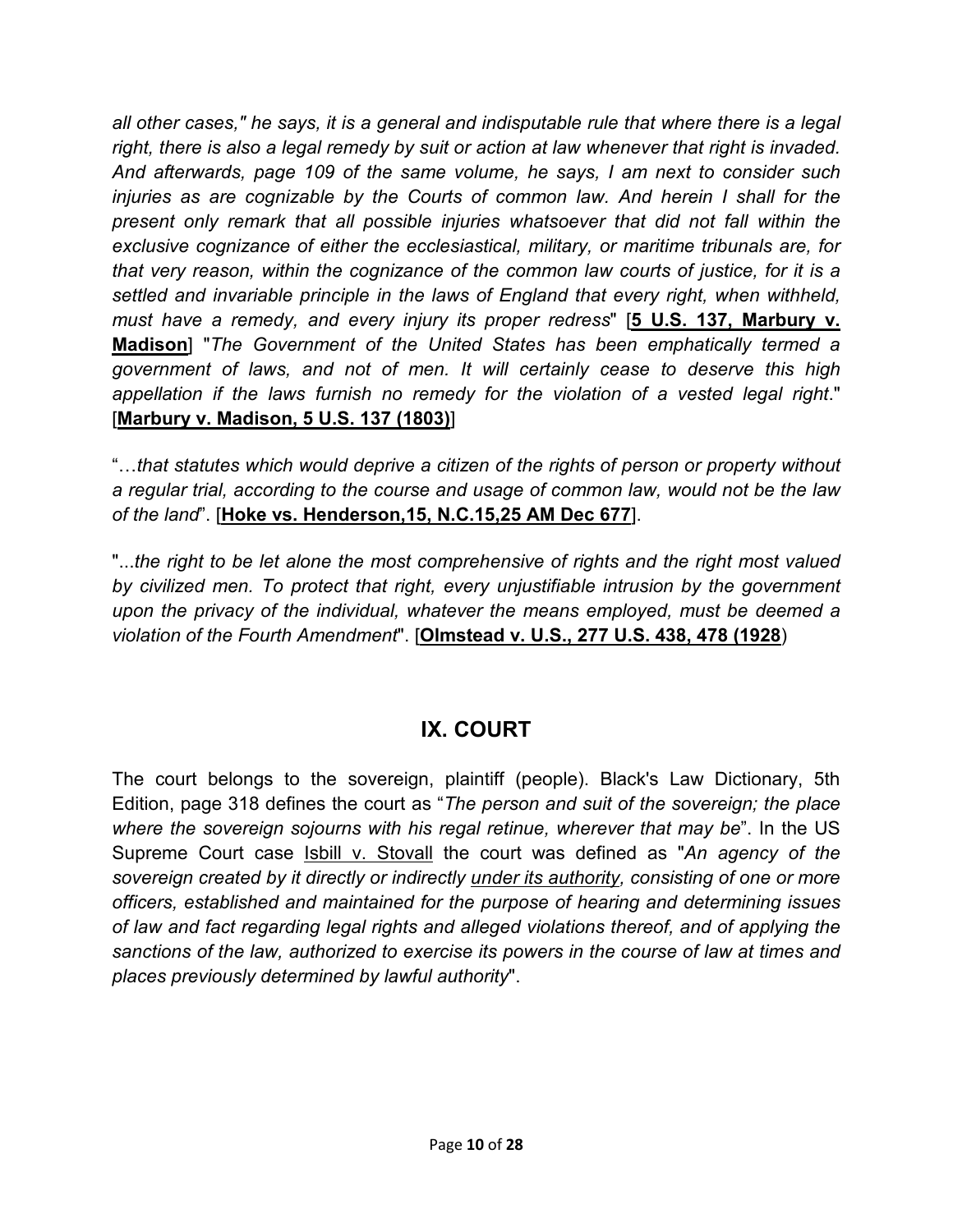#### **JUDICIAL NOTICE**

"Judicial notice, or knowledge upon which a judge is bound to act without having it *proved in evidence*". **Black's Law 4th edition** Take Judicial notice of AMERICAN JURIS-PRUDENCE BOOK 16: CONSTITUTION LAW SECTION which a judge is bound by oath to obey.

## **JUDGES SWORN TO OBEY CONSTITUTION IRRESPECTIVE OF OPINION AND CONSEQUENCES CONSTITUTION RULES OVER STATUTES**

"*Since the constitution is intended for the observance of the judiciary as well as other departments of government and the judges are sworn to support its provisions, the courts are not at liberty to overlook or disregard its commands or counteract evasions thereof, it is their duty in authorized proceedings to give full effect to the existing constitution and to obey all constitutional provisions irrespective of their opinion as to the wisdom or the desirability of such provisions and irrespective of the consequences, thus it is said that the courts should be in our alert to enforce the provisions of the United States Constitution and guard against their infringement by legislative fiat or otherwise in accordance with these basic principles, the rule is fixed that the duty in the proper case to declare a law unconstitutional cannot be declined and must be performed in accordance with the delivered judgment of the tribunal before which the validity of the enactment it is directly drawn into question. If the Constitution prescribes one rule and the statute the another in a different rule, it is the duty of the courts to declare that the Constitution and not the statute governs in cases before them for judgment*." [**16Am Jur 2d., Sec. 155:, emphasis added**]

#### **SUPREMACY CLAUSE**

"*This Constitution, and the laws of the United States which shall be made in pursuance thereof; and all treaties made, or which shall be made, under the authority of the United States, shall be the supreme law of the land; and the judges in every state shall be bound thereby, anything in the Constitution or laws of any State to the contrary notwithstanding*." [**US Constitution** ]

"... Thus, the particular phraseology of the constitution of the United States confirms *and strengthens the principle, supposed to be essential to all written constitutions, that a law repugnant to the constitution is void, and that courts, as well as other departments,*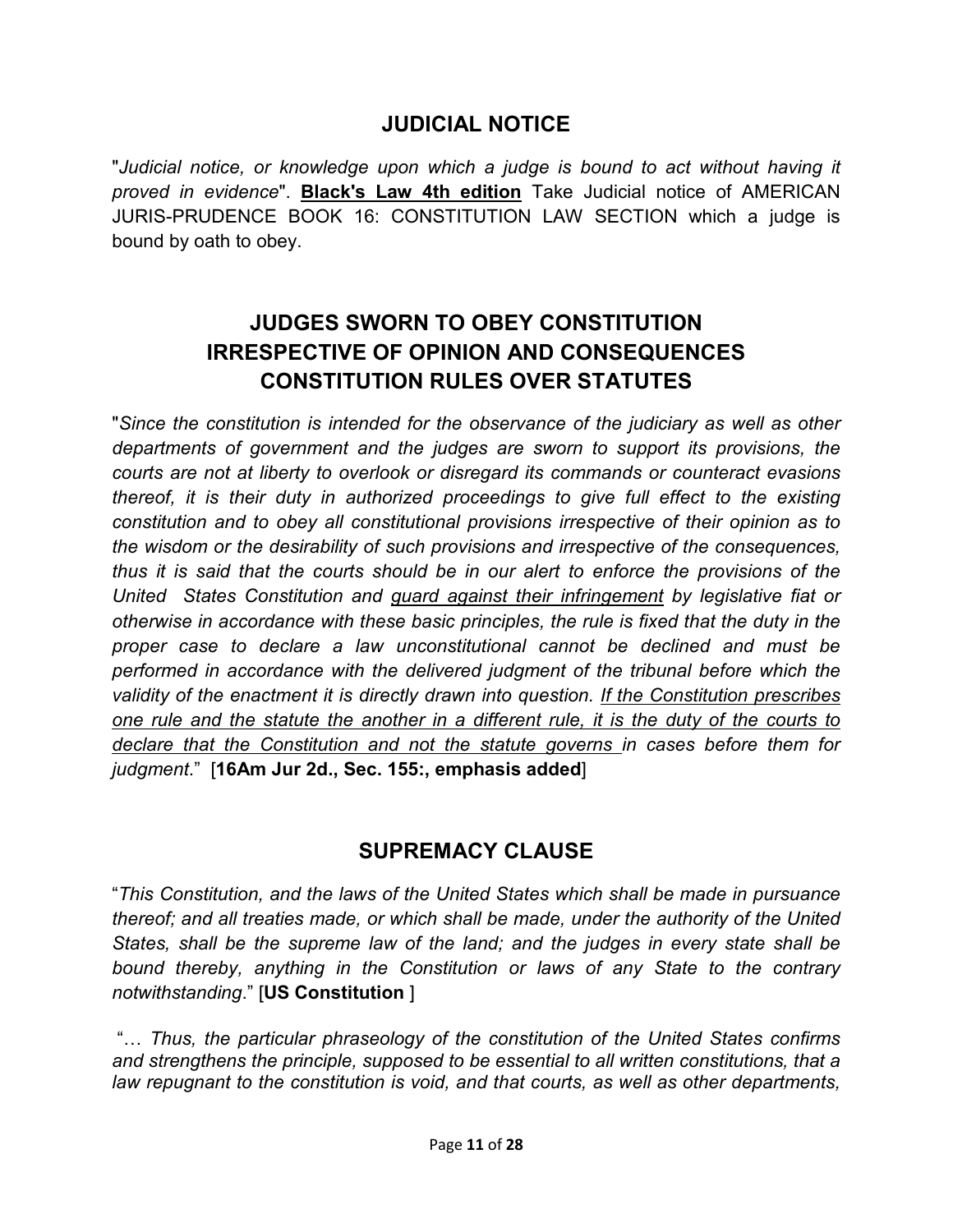*are bound by that instrument*." after more than 200 years this decision still stands [**Marbury v. Madison 5 U.S. 137 (1803)**]

#### **COMMON LAW IS STILL LAW OF THE LAND**

All cases which have cited Marbury v. Madison case, to the Supreme Court have not ever been over turned. [**See Shephard's Citation of Marbury v. Madison.**]

The constitution was ordained and established by the people "for" the United States of America aka government. Therefore government was created by an act of the people. Therefore the creation cannot trump the creator.

"*If any statement, within any law, which is passed, § unconstitutional, the whole law is unconstitutional.*" [**Marbury v. Madison: 5 US 137 (1803):**] Therefore no legislation

... that statutes which would deprive a citizen of the rights of person or property without a regular trial, according to the course and usage of common law, would not be the law of the land. [**Hoke vs. Henderson,15, N.C.15,25 AM Dec 677**].

"Where rights secured by the Constitution are involved, there can be no rule making or legislation which would abrogate them" [**Miranda v. Arizona, 384 U.S. 436, 491**]

#### **INTERPRETATION IN FAVOR OF THE PEOPLE**

Any constitutional provision intended to confer a benefit should be liberally construed in favor in the clearly intended and expressly designated beneficiary. "*Then a constitution should receive a literal interpretation in favor of the Citizen, is especially true, with respect to those provisions which were designed to safeguard the liberty and security of the Citizen in regard to person and property*." [**16Am Jur 2d: 16Am Jur 2d., Sec. 97; Bary v. United States - 273 US 128**]

## **NO EMERGENCY HAS JUST CAUSE TO SUPPRESS THE CONSTITUTION**

"*While an emergency cannot create power and no emergency justifies the violation of any of the provisions of the United States Constitution or States Constitutions. Public emergency such as economic depression for especially liberal construction of*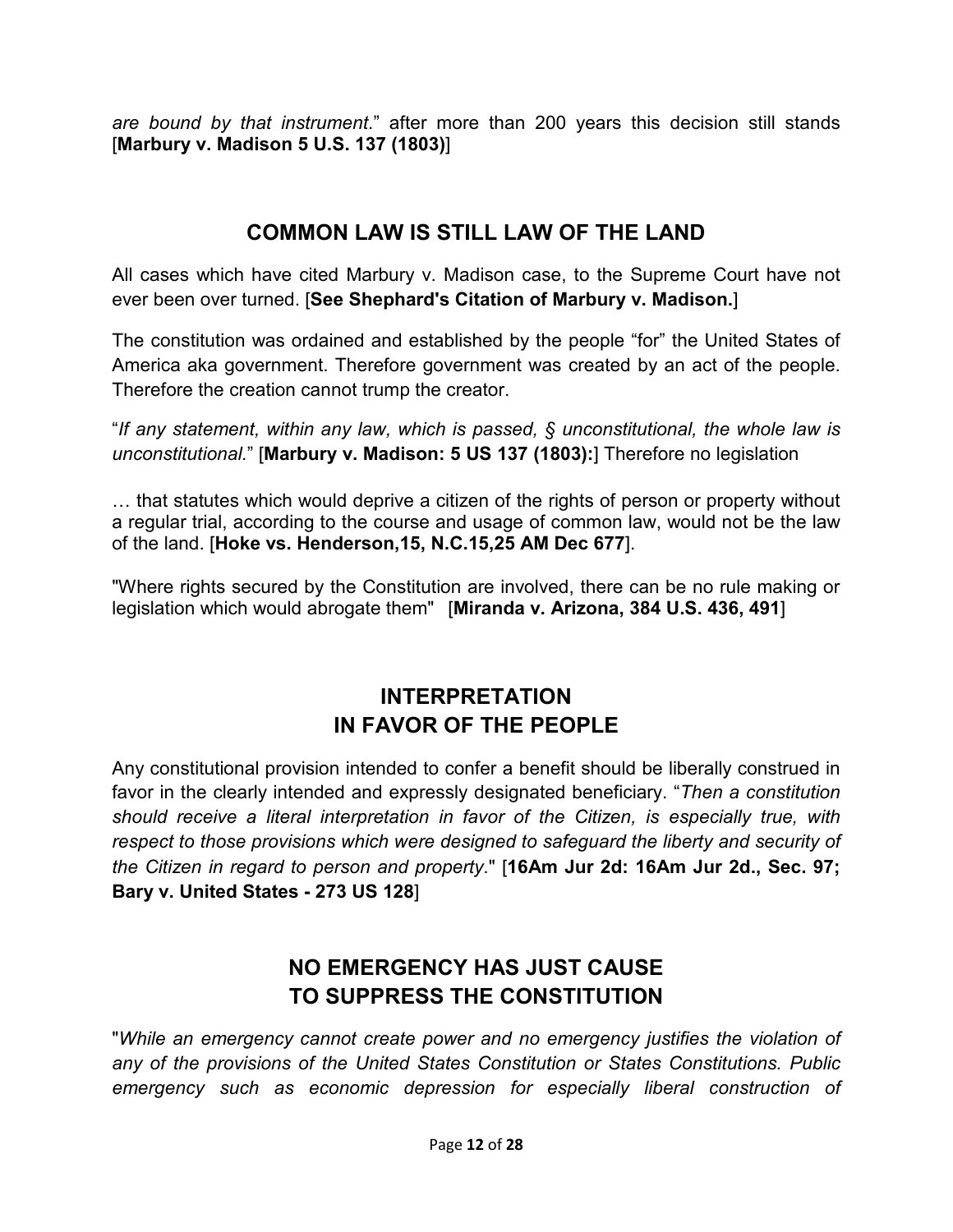*constitutional powers and it has been declared that because of national emergency, it is the policy of the courts of times of national peril, so liberally to construed the special powers vested in the chief executive as to sustain an effectuate the purpose there of, and to that end also more liberally to construed the constituted division and classification of the powers of the coordinate branches of the government and in so far as may not be clearly inconsistent with the constitution*." [**16Am Jur 2d., Sec. 98:**]

## **CONSTITUTIONS MUST BE CONSTRUED TO REFERENCE THE COMMON LAW SUMMARY PROCEEDINGS ARE NULL & VOID**

"*As to the construction, with reference to Common Law, an important cannon of construction is that constitutions must be construed to reference to the Common Law." The Common Law, so permitted destruction of the abatement of nuisances by summary proceedings and it was never supposed that a constitutional provision was intended to interfere with this established principle and although there is no common law of the United States in a sense of a national customary law as distinguished from the common law of England, adopted in the several states. In interpreting the Federal Constitution, recourse may still be had to the aid of the Common Law of England. It has been said that without reference to the common law, the language of the Federal Constitution could not be understood*." [**16Am Jur 2d., Sec. 114:**]

## **SHALL NOT INFRINGE**

"*Various facts of circumstances extrinsic to the constitution are often resorted to, by the courts, to aid them and determining its meaning, as previously noted however, such extrinsic aids may not be resorted to where the provision in the question is clear and unambiguous in such a case the courts must apply the terms of the constitution as written and they are not at liberty to search for meanings beyond the instrument*." [**16Am Jur 2d., Sec. 117:**]

## **IRRECONCILABLE CONFLICT BETWEEN STATUTE AND CONSTITUTION IS TO BE RESOLVED IN FAVOR OF THE CONSTITUTIONALITY AND THE BENEFICIARY**

"*In all instances, where the court exercises its power to invalidate legislation on constitutional grounds, the conflict of the statute, with the constitution must be*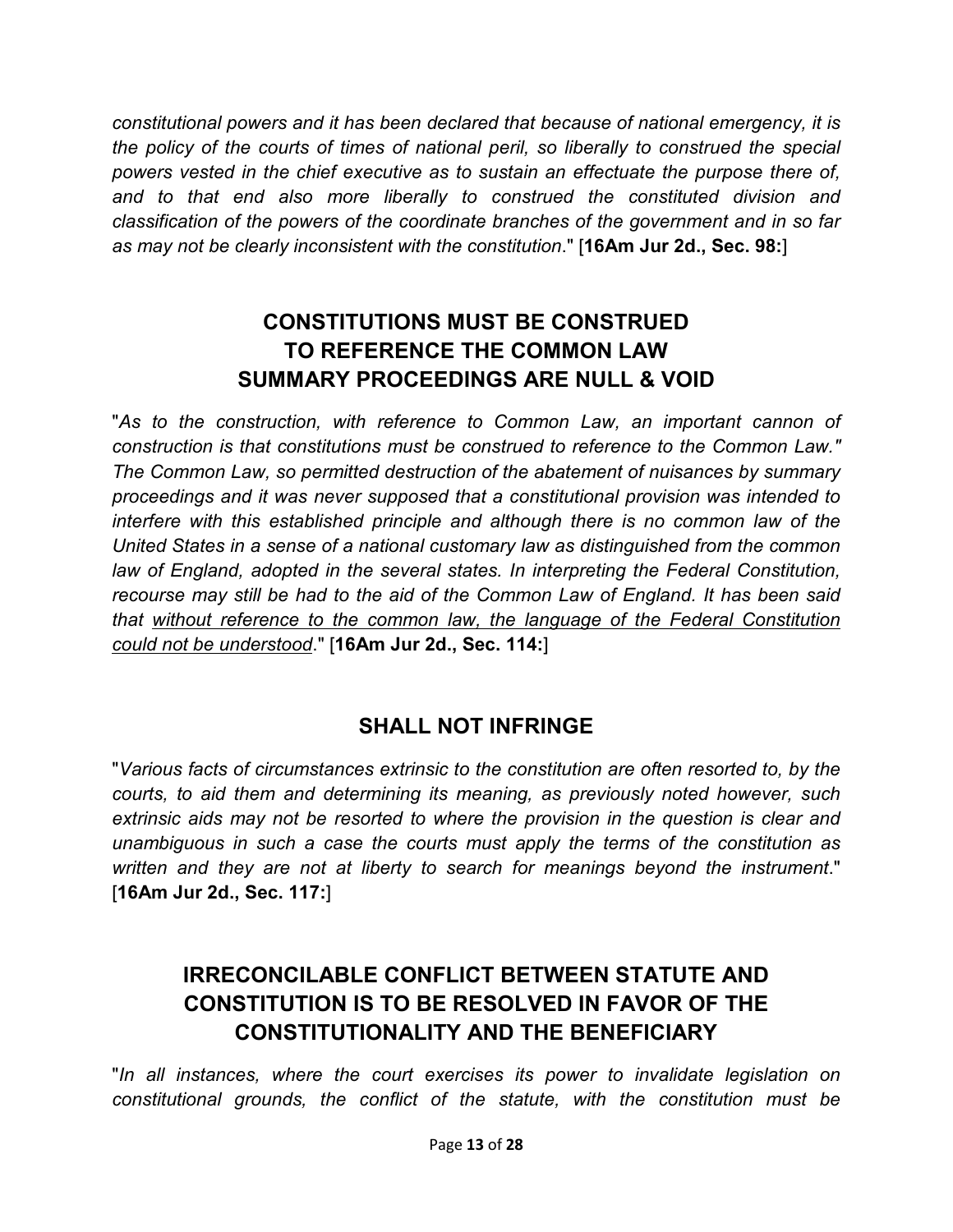*irreconcilable. Thus a statute is not to be declared unconstitutional unless so inconsistent with the constitution that it cannot be enforced without a violation thereof. A clear incompatibility between law and the constitution must exist before the judiciary is justified holding the law unconstitutional. This principle is of course in line with the rule that doubts as the constitutionality should be resolved in favor of the constitutionality and the beneficiary*." [**16Am Jur 2d., Sec. 255:**]

## **SUPREME LAW IS THE BASES OF ALL LAW ALL FICTION OF LAW IS NULL**

Nisi prius courts rely on statutes, which is fiction of law, that seeks to control the behavior of the sovereign people of New York, who are under common law, not statutes, and who ordained and established the law. Therefore legislators cannot legislate the behavior of the people.

"*No provision of the Constitution is designed to be without effect," "Anything that is in conflict is null and void of law", "Clearly, for a secondary law to come in conflict with the supreme Law was illogical, for certainly, the supreme Law would prevail over all other laws and certainly our forefathers had intended that the supreme Law would be the basis of all law and for any law to come in conflict would be null and void of law, it would bare no power to enforce, in would bare no obligation to obey, it would purport to settle as if it had never existed, for unconstitutionality would date from the enactment of such a law, not from the date so branded in an open court of law, no courts are bound to uphold it, and no Citizens are bound to obey it. It operates as a near nullity or a fiction of law*."

"*All codes, rules, and regulations are for government authorities only, not human/Creators in accordance with God's laws. All codes, rules, and regulations are unconstitutional and lacking due process...*" [Rodriques v. Ray Donavan]

"*The common law is the real law, the Supreme Law of the land, the code, rules, regulations, policy and statutes are not the law*", **[Self v. Rhay, 61 Wn (2d) 261]** 

## **NO ONE IS BOUND TO OBEY AN UNCONSTITUTIONAL LAW AND NO COURTS ARE BOUND TO ENFORCE IT**

"*The general rule is that a unconstitutional statute, whether Federal or State, though having the form and name of law as in reality no law, but is wholly void and ineffective for any purpose since unconstitutionality dates from the enactment and not merrily from*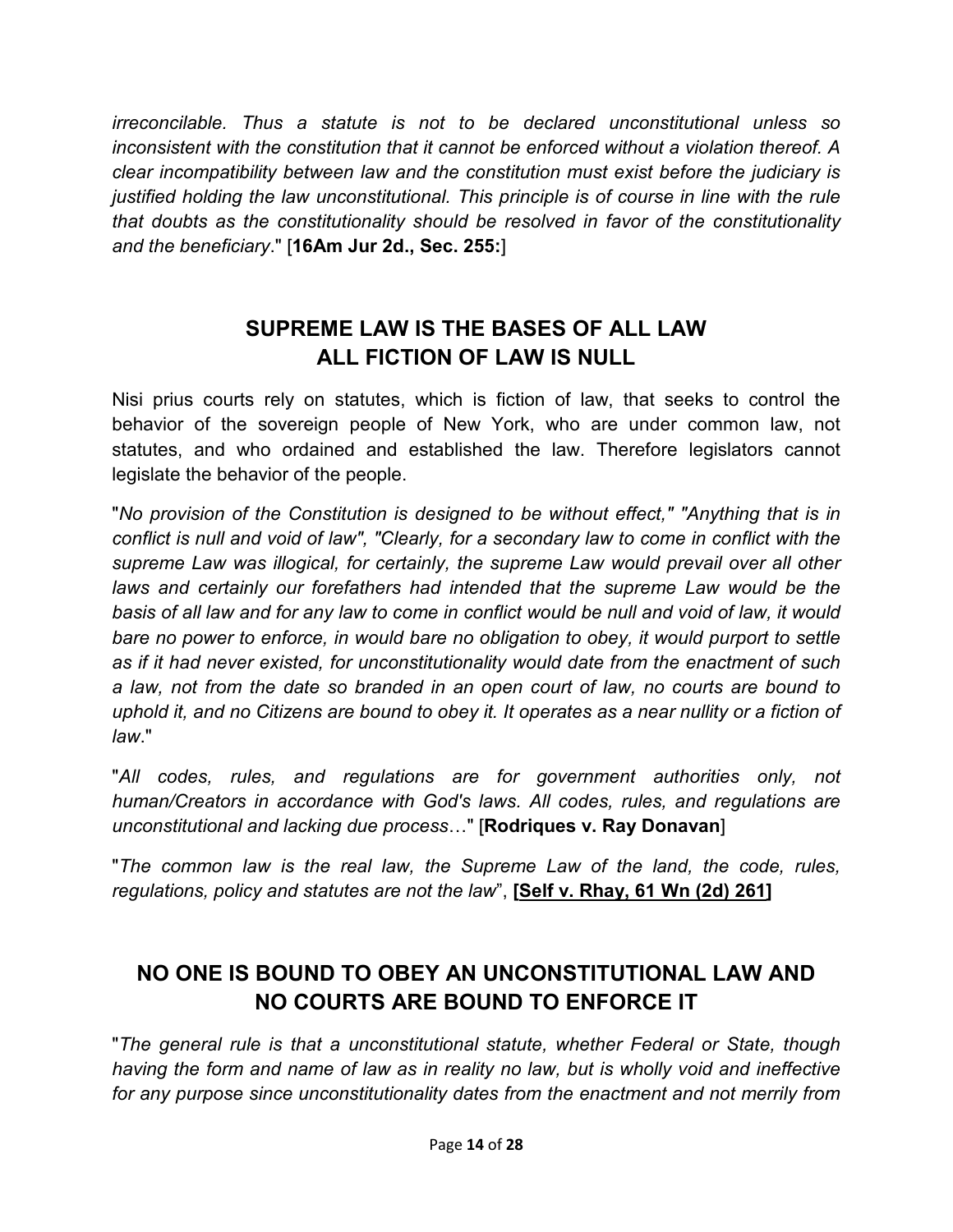*the date of the decision so braining it. An unconstitutional law in legal contemplation is as inoperative as if it never had been passed. Such a statute lives a question that is purports to settle just as it would be had the statute not ever been enacted. No repeal of an enactment is necessary, since an unconstitutional law is void. The general principles follows that it imposes no duty, converse no rights, creates no office, bestows no power of authority on anyone, affords no protection and justifies no acts performed under it. A contract which rests on a unconstitutional statute creates no obligation to be impaired by subsequent legislation. No one is bound to obey an unconstitutional law. No courts are bound to enforce it. Persons convicted and fined under a statute subsequently held unconstitutional may recover the fines paid. A void act cannot be legally inconsistent*  with a valid one and an unconstitutional law cannot operate to supersede an existing *valid law. Indeed, in so far as a statute runs counter to the fundamental law of the land, it is superseded thereby. Since an unconstitutional statute cannot repeal, or in anyway*  effect an existing one, if a repealing statute is unconstitutional, the statute which it attempts to repeal, remains in full force and effect and where a statute in which it *attempts to repeal remains in full force and effect and where a clause repealing a prior*  law is inserted in the act, which act is unconstitutional and void, the provision of the *repeal of the prior law will usually fall with it and will not be permitted to operate as repealing such prior law. The general principle stated above applied to the constitution as well as the laws of the several states insofar as they are repugnant to the constitution and laws of the United States*." [**16Am Jur 2d., Sec. 256:**]

## **CONGRESS CANNOT ALTER RIGHTS**

"On the other hand it is clear that Congress cannot by authorization or ratification give the slightest effect to a state law or constitution which is in conflict with the Constitution of the United States." [**16Am Jur 2d., Sec. 258**]

#### **RIGHTS DO NOT COME IN DEGREES**

"Although it is manifested that an unconstitutional provision in the statute is not cured because included in the same act with valid provisions and that there is no degree of constitutionality." [**16Am Jur 2d., Sec. 260:**]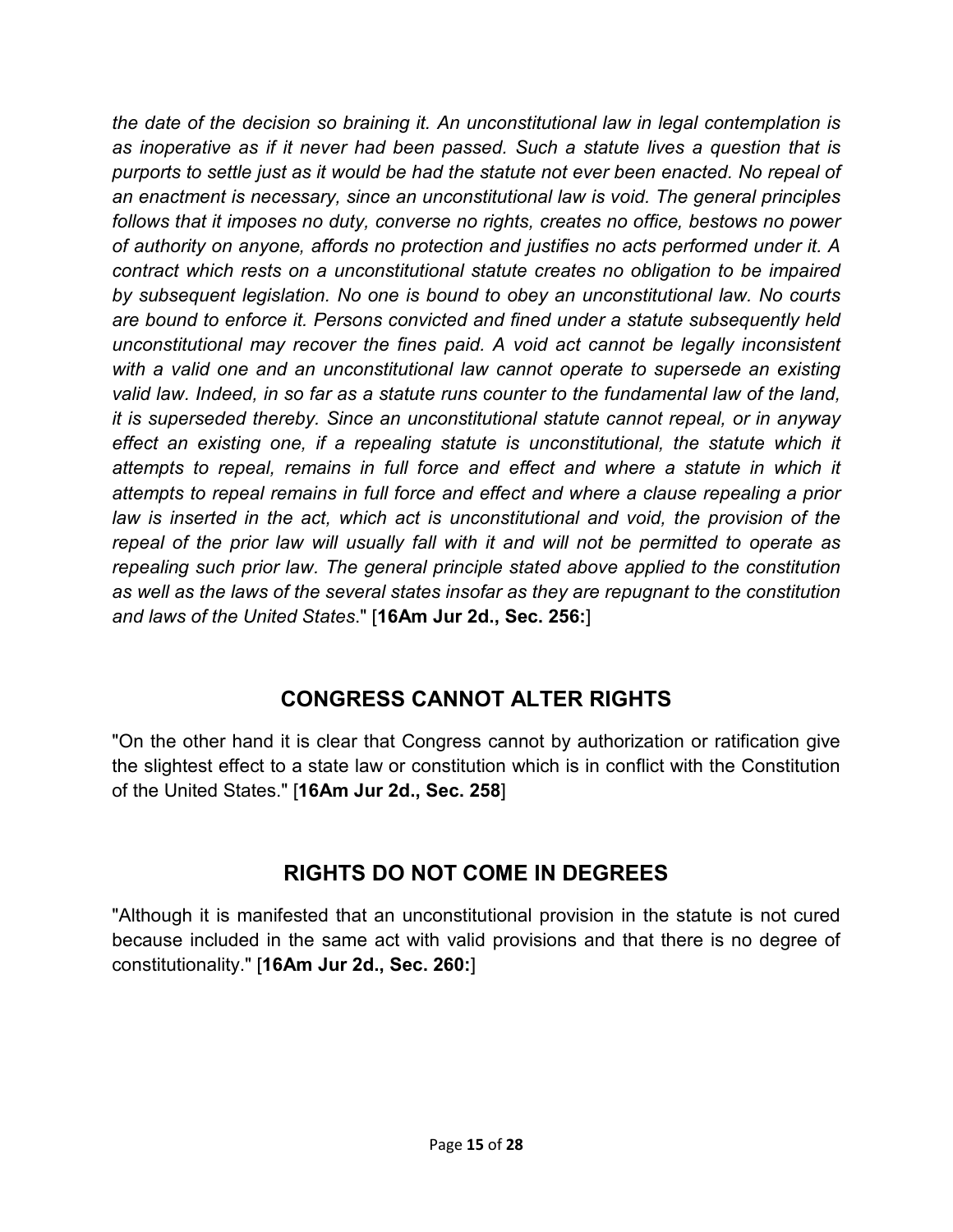#### **STATES CANNOT LICENSE RIGHTS**

"A state may not impose a charge for the enjoyment of a right granted by the Federal Constitution and that a flat license tax here involves restraints in advance the constitutional liberties of Press and Religion and inevitably tends to suppress their existence. That the ordinance is non-discriminatory and that is applies also to peddlers of wares and merchandise is immaterial. The liberties granted by the first amendment are and in a preferred position. Since the privilege in question is guaranteed by the Federal Constitution and exist independently of the states authority, the inquiry as to whether the state has given something for which it cannot ask a return, is irrelevant. No state may convert any secured liberty into a privilege and issue a license and a fee for it." [**Mudook v. Penn. 319 US 105:(1943)**]

"If the state does convert your right into a privilege and issue a license and a fee for it, you can ignore the license and a fee and engage the right with impunity." [**Shuttlesworth v. Birmingham AI. 373 US 262:(1962)**]

#### **"OFFICERS OF THE COURT HAVE NO IMMUNITY WHEN VIOLATING CONSTITUTIONAL RIGHT, FROM LIABILITY"**

'The right of action created by statute relating to deprivation under color of law, of a right secured by the constitution and the laws of the United States and comes claims which are based solely on statutory violations of Federal Law and applied to the claim that claimants had been deprived of their rights, in some capacity, to which they were entitled." **Owen v.lndependence 100 Vol. Supreme Court Reports. 1398:(1982); Main v. Thiboutot 100 Vol. Supreme Court Reports. 2502:(1982)** 

**Title 18 US Code Sec. 241 & Sec. 242:** "If upon conviction, you are subject to a \$10,000.00 fine, ten years in jail, or both, and if theft results, life in prison." **Title 42 US Code Sec. 1983, Sec. 1985, & Sec. 1986:** Clearly established the right to sue anyone who violates your constitutional rights. The Constitution guarantees: he who would unlawfully jeopardize your property loses property to you, and that's what justice is all about. "Judge are deemed to know the law and are sworn to uphold it and can hardly claim that they acted in good faith for willful deformation of a law and certainly cannot pled ignorance of the law, for that would make the law look unintelligent for a knowledgeable judge to claim ignorance of a law, when a Citizen on the street cannot claim ignorance of the law. Therefore, there is no judicial immunity."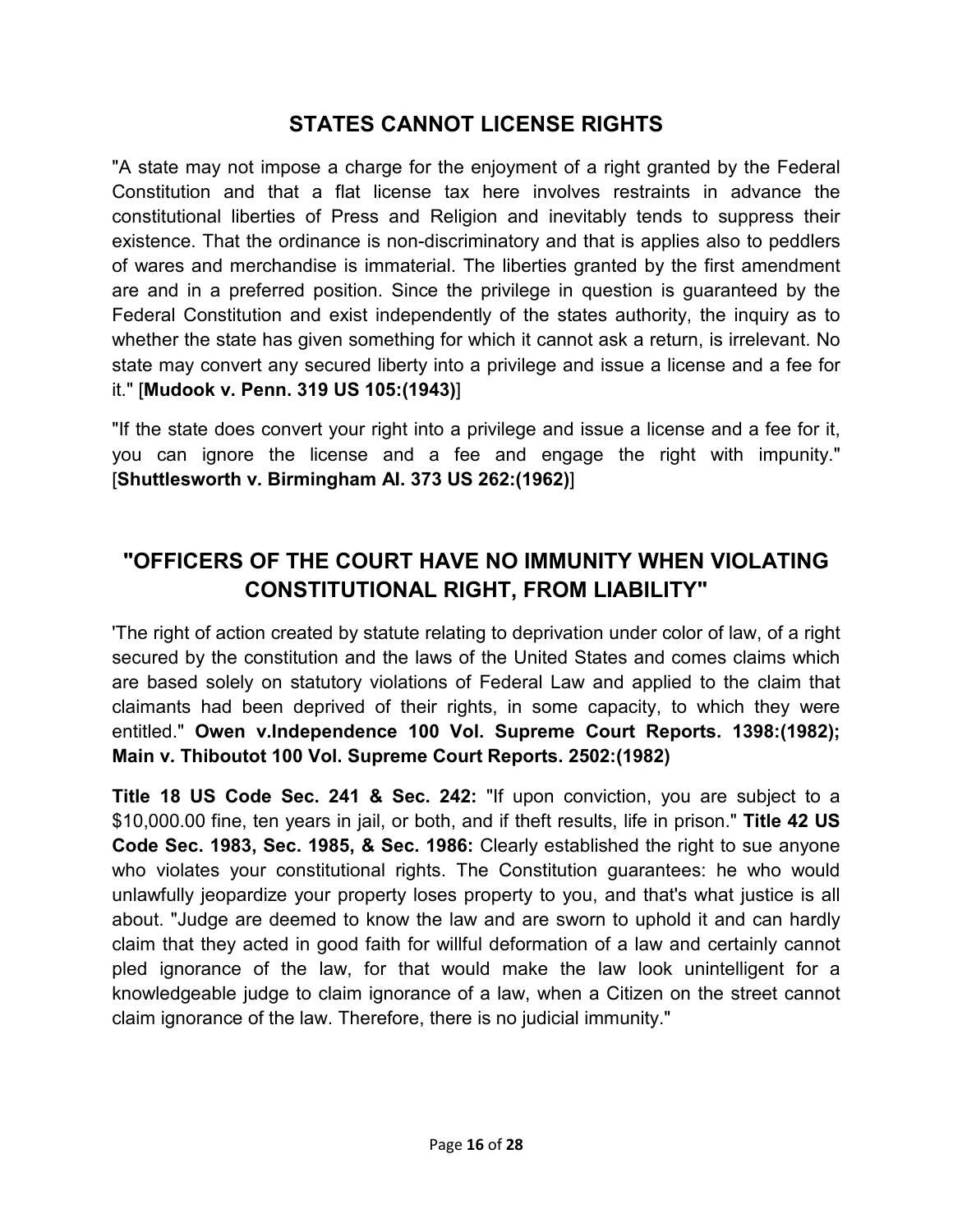#### **X. CONSTITUTIONAL PREAMBLES**

Both constitutions (US & NY, and the constitution of any real republic) the operative word is "establish" and ordain. The People existed in their own individual sovereignty before the constitution was enabled. When the People "establish" a constitution, there is nothing in the word "establish" that signifies that they have yielded any of their sovereignty to the agency they have created. To interpret otherwise would convert the republic into a democracy (Republic vs. Democracy).

#### **XI. GOVERNMENT**

We the people are a Republic, not a democracy which is just the first step to an Oligarchy.

**REPUBLICAN GOVERNMENT** One in which the powers of sovereignty are vested in the people and are exercised by the people, either directly, or through representatives chosen by the people, to whom those powers are specially delegated. [**In re Duncan, 139 U.S. 449, 11 S.Ct. 573, 35 L.Ed. 219; Minor v. Happersett, 88 U.S. (21 Wall.) 162, 22 L.Ed. 627. Black's Law Dictionary, Fifth Edition, p. 626**]

**DEMOCRACY GOVERNMENT**. That form of government in which the sovereign power resides in and is exercised by the whole body of free citizens directly or indirectly through a system of representation, as distinguished from a monarchy, aristocracy, or oligarchy. [**Black's Law Dictionary, 5th Edition, p. 388; Bond v. U.S. SCOTUS] recognizes personal sovereignty, June 16, 2011**]

## **XII. DUTY OF COURTS**

"*It is the duty of the courts to be watchful for the Constitutional rights of the citizen and against any stealthy encroachments thereon*" [**Boyd v. United States, 116 U.S. 616, 635**] "*It will be an evil day for American Liberty if the theory of a government outside supreme law finds lodgment in our constitutional jurisprudence. No higher duty rests upon this Court than to exert its full authority to prevent all violations of the principles of the Constitution*." [**Downs v. Bidwell, 182 U.S. 244 (1901)** ] "*We (judges) have no more*  right to decline the exercise of jurisdiction which is given, than to usurp that which is not *given. The one or the other would be treason to the Constitution*." [**Cohen v. Virginia, (1821), 6 Wheat. 264 and U.S. v. Will, 449 U.S. 200**] "*It may be that it is the obnoxious*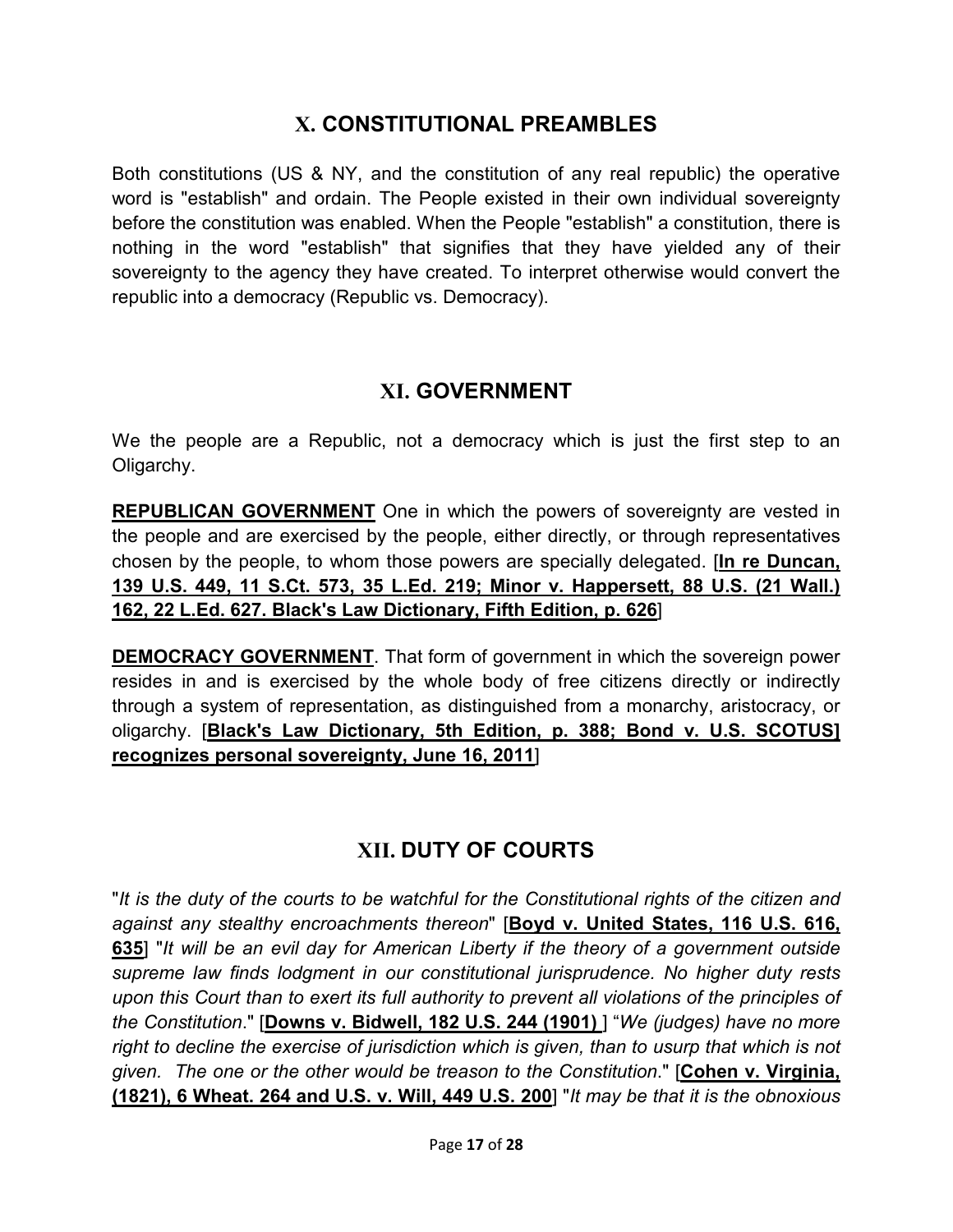*thing in its mildest form; but illegitimate and unconstitutional practices get their first footing in that way; namely, by silent approaches and slight deviations from legal modes of procedure. This can only be obviated by adhering to the rule that constitutional provisions for the security of persons and property should be liberally construed. A close and literal construction deprives them of half their efficacy, and leads to gradual depreciation of the right, as if it consisted more in sound than in substance. It is the duty of the Courts to be watchful for the Constitutional Rights of the Citizens, and against any stealthy encroachments thereon. Their motto should be Obsta Principiis*." [**Boyd v. United, 116 U.S. 616 at 635 (1885)**]

## **XIII. COURTS OF RECORD ARE COMMON LAW COURTS AND THEREFORE COURTS OF JUSTICE**

AT LAW. [**Bouvier's Law, 1856 Edition**] This phrase is used to point out that a thing is to be done according to the course of the common law; it is distinguished from a proceeding in equity.

Any court that ignores due process, all statutory courts ignore due process, is not a common law court, common law courts are "courts of record" in all courts of record the tribunal is the sovereign plaintiff(s) of the court or the Jury. The Justice is the administrator and reflects the wish of the sovereign, or jury, because the people rule not government servants. The following "Law of the Land" proves this point.

This Constitution, and the laws of the United States which shall be made in pursuance thereof; and all treaties made, or which shall be made, under the authority of the United States, shall be the supreme **law of the land**; and the judges in every state shall be bound thereby, anything in the Constitution or laws of any State to the contrary notwithstanding.

"Law of the land," "due course of law," and "due process of law" are synonymous. [**People v. Skinner, Cal., 110 P.2d 41, 45; State v. Rossi, 71 R.I. 284, 43 A.2d 323, 326; Direct Plumbing Supply Co. v. City of Dayton, 138 Ohio St. 540, 38 N.E.2d 70, 72, 137 A.L.R. 1058; Stoner v. Higginson, 316 Pa. 481, 175 A. 527, 531.**]

In a court of record the acts and judicial proceedings are enrolled, whereas, in courts not of record, the proceedings are not enrolled. The privilege of having these enrolled memorials constitutes the great leading distinction between courts of record and courts not of record.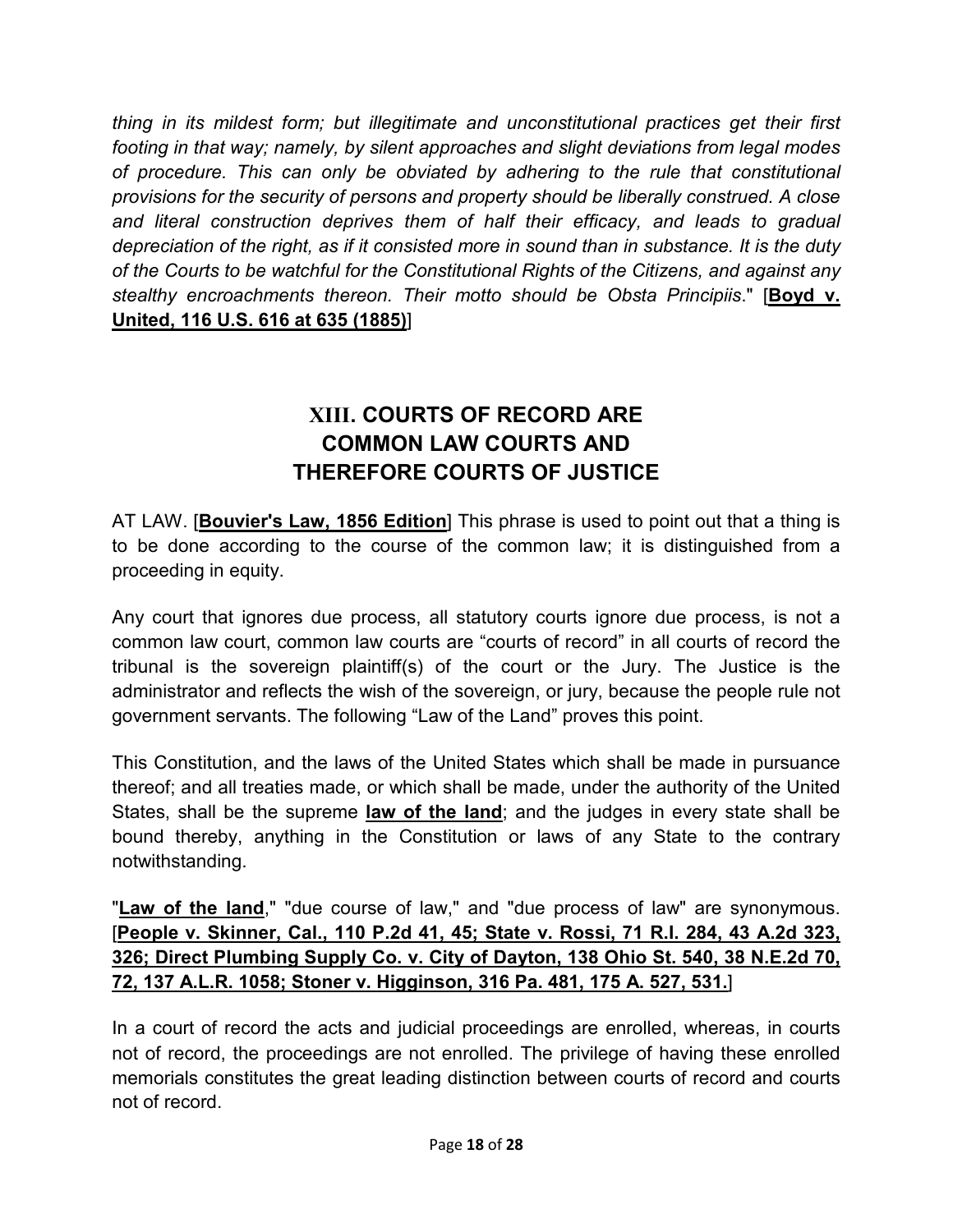To be a court of record a court must have four characteristics, and may have a fifth, they are:

- 1) "*A judicial tribunal having attributes and exercising functions independently of the person of the magistrate designated generally to hold it*" [**Jones v. Jones, 188 Mo.App. 220, 175 S.W. 227, 229; Ex parte Gladhill, 8 Metc. Mass., 171, per Shaw, C.J. See, also, Ledwith v. Rosalsky, 244 N.Y. 406, 155 N.E. 688, 689][Black's Law Dictionary, 4th Ed., 425, 426**] "*Judges are magistrates*" [**N.Y. CRC. LAW § 30 : NY Code - Section 30:**]
- 2) "*Proceeding according to the course of common law*" [**Jones v. Jones, 188 Mo.App. 220, 175 S.W. 227, 229; Ex parte Gladhill, 8 Metc. Mass., 171, per Shaw, C.J. See, also, Ledwith v. Rosalsky, 244 N.Y. 406, 155 N.E. 688, 689][Black's Law Dictionary, 4th Ed., 425, 426**]
- 3) "*Its acts and judicial proceedings are enrolled, or recorded, for a perpetual memory and testimony*." [**3 Bl. Comm. 24; 3 Steph. Comm. 383; The Thomas Fletcher, C.C.Ga., 24 F. 481; Ex parte Thistleton, 52 Cal 225; Erwin v. U.S., D.C.Ga., 37 F. 488, 2 L.R.A. 229; Heininger v. Davis, 96 Ohio St. 205, 117 N.E. 229, 231**]
- 4) "*Has power to fine or imprison for contempt*." [**3 Bl. Comm. 24; 3 Steph. Comm. 383; The Thomas Fletcher, C.C.Ga., 24 F. 481; Ex parte Thistleton, 52 Cal 225; Erwin v. U.S., D.C.Ga., 37 F. 488, 2 L.R.A. 229; Heininger v. Davis, 96 Ohio St. 205, 117 N.E. 229, 231.][Black's Law Dictionary, 4th Ed., 425, 426**]
- 5) "*Generally possesses a seal*." [**3 Bl. Comm. 24; 3 Steph. Comm. 383; The Thomas Fletcher, C.C.Ga., 24 F. 481; Ex parte Thistleton, 52 Cal 225; Erwin v. U.S., D.C.Ga., 37 F. 488, 2 L.R.A. 229; Heininger v. Davis, 96 Ohio St. 205, 117 N.E. 229, 231.][Black's Law Dictionary, 4th Ed., 425, 426**]

The people of this State, as the successors of its former sovereign, are entitled to all the rights which formerly belonged to the King by his prerogative. [**Lansing v. Smith, 4 Wend. 9 (N.Y.) (1829), 21 Am. Dec. 89 10C Const. Law Sec. 298; 18 C Em.Dom. Sec. 3, 228; 37 C Nav.Wat. Sec. 219; Nuls Sec. 167; 48 C Wharves Sec. 3, 7.**] "A consequence of this prerogative is the legal ubiquity of the king. His majesty in the eye of the law is always present in all his courts, though he cannot personally distribute justice". (**Fortesc.c.8. 2Inst.186**) "His judges are the mirror by which the king's image is reflected". [**Blackstone's Commentaries, 270,**]

## **XIV. JUDICIAL IMMUNITY**

New York judges are under the illusion that they have absolute immunity but all the cases that are cited making such a claim are without authority [people] and will fail in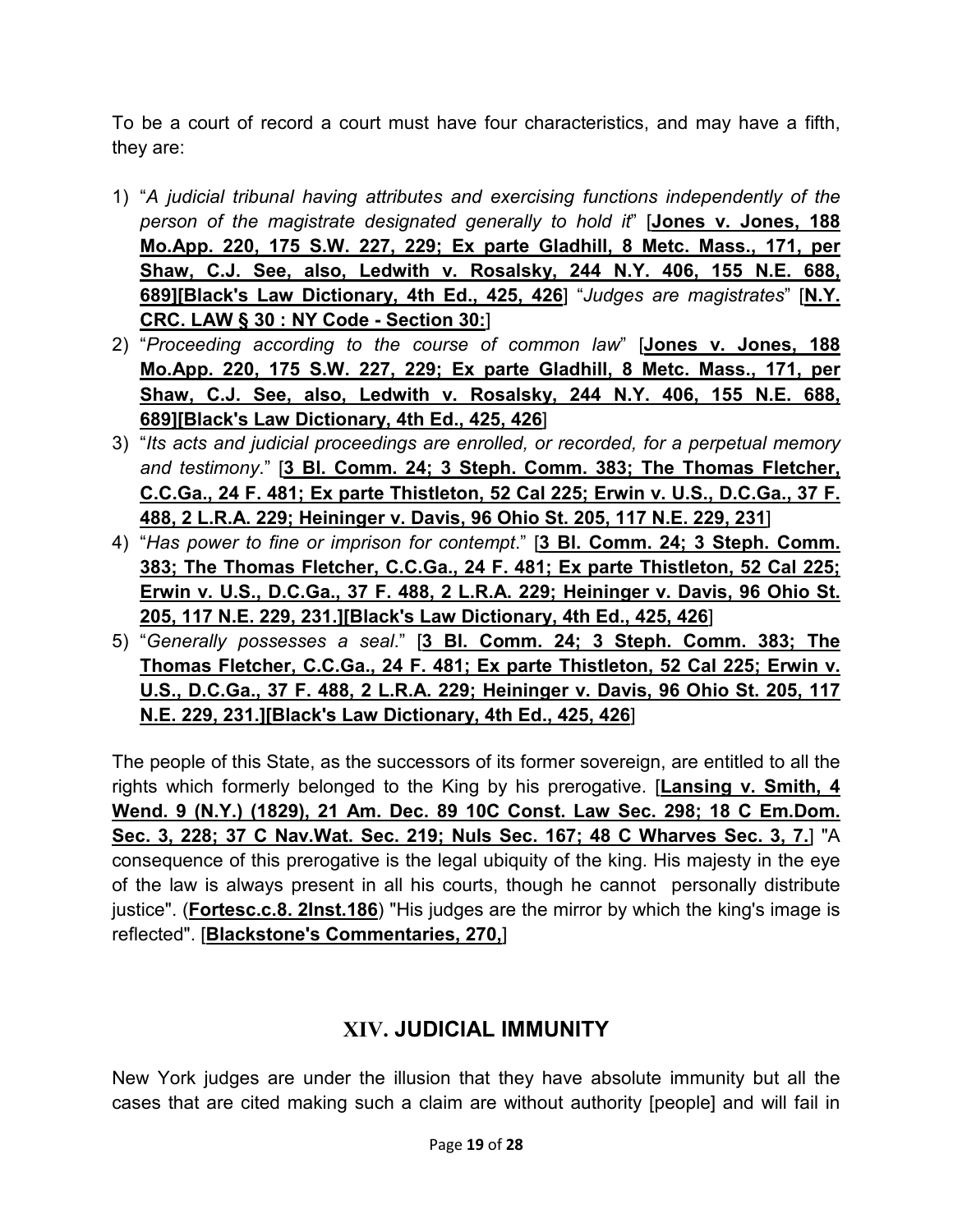the federal and state courts in a court of record. Only the people are sovereign, all servants are under statutes and therefore liable to USC 18 and 42. "Where there is no jurisdiction, there can be no discretion", they are not above the law when they commit a crime they will go to jail and are subject to civil suits. "*No man in this country is so high that he is above the law. No officer of the law may set that law at defiance with impunity. All the officers of the government, from the highest to the lowest, are creatures of the*  law and are bound to obey it." ... "It is the only supreme power in our system of *government, and every man who, by accepting office participates in its functions, is only the more strongly bound to submit to that supremacy, and to observe the limitations which it imposes on the exercise of the authority which it gives*." [**U.S. v. Lee, 106 U.S. 196, 220 1 S. Ct. 240, 261, 27 L. Ed 171 (1882)**]

"*There is a general rule that a ministerial officer who acts wrongfully, although in good*  faith, is nevertheless liable in a civil action and cannot claim the immunity of the *sovereign*". [**Cooper v. O'Conner, 99 F.2d 133**] "*Any judge who does not comply with his oath to the Constitution of the United States wars against that Constitution and engages in acts in violation of the supreme law of the land. The judge is engaged in acts of treason*." [**Cooper v. Aaron, 358 U.S. 1, 78 S. Ct. 1401 (1958)**] "*A judge must be acting within his jurisdiction as to subject matter and person, to be entitled to immunity from civil action for his acts*." [**Davis v. Burris, 51 Ariz. 220, 75 P.2d 689 (1938)**] "*The courts are not bound by an officer's interpretation of the law under which he presumes to act*." [**Hoffsomer v. Hayes, 92 Okla 32, 227 F. 417**] "*Where there is no jurisdiction, there can be no discretion, for discretion is incident to jurisdiction*." [**Piper v. Pearson, 2 Gray 120, cited in Bradley v. Fisher, 13 Wall. 335, 20 L.Ed. 646 (1872)**]

## **XVI. RIGHT TO PRACTICE LAW**

"The term [liberty] ... denotes not merely freedom from bodily restraint but also the right of the individual to contract, to engage in any of the common occupations of life, to acquire useful knowledge, to marry, to establish a home and bring up children, to worship God according to the dictates of this own conscience... The established doctrine is that this liberty may not be interfered with, under the guise of protecting public interest, by legislative action." [**Meyer v. Nebraska, 262 U.S. 390, 399, 400.**]

"A State cannot exclude a person from the practice of law or from any other occupation in a manner or for reasons that contravene the Due Process Clause of the Fourteenth Amendment". [**Schware v. Board of Bar Examiners, 353 U.S. 232 (1957)**]

"There can be no sanction or penalty imposed upon one because of his exercise of Constitutional Rights." [**Sherar v. Cullen, 481 F. 2d 946 (1973)**]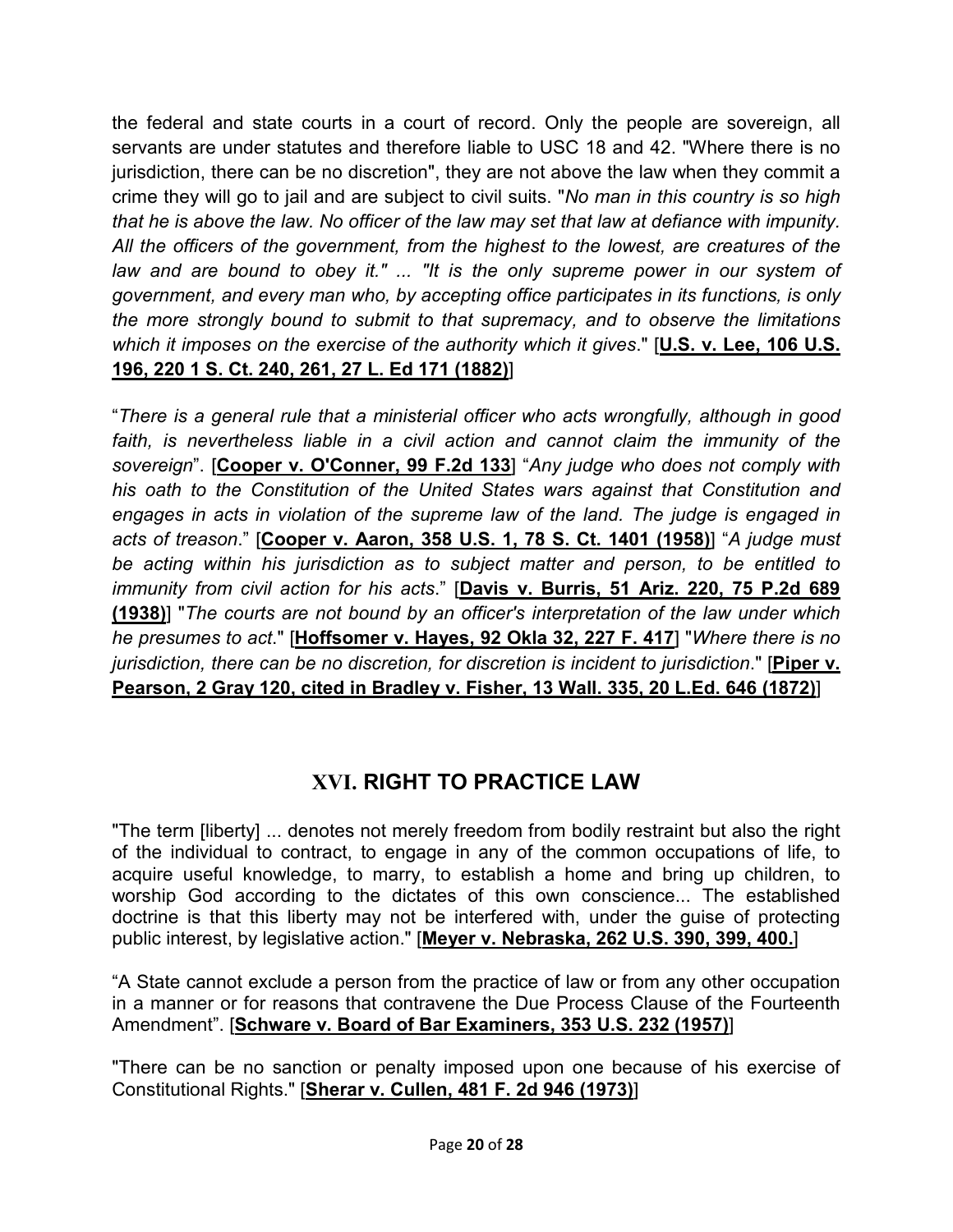"The practice of law cannot be licensed by any state/State." [**Schware v. Board of Examiners, United State Reports 353 U.S. pages 238, 239**].

"The practice of law is an occupation of common right." [**Sims v. Aherns, 271 SW 720 (1925)**]

"The assertion of federal rights, when plainly and reasonably made, are not to be defeated under the name of local practice." [**Davis v. Wechler, 263 U.S. 22, 24; Stromberb v. California, 283 U.S. 359; NAACP v. Alabama, 375 U.S. 449**]

"... the right to file a lawsuit pro se is one of the most important rights under the constitution and laws." [**Elmore v. McCammon [(1986) 640 F. Supp. 905**]

#### **XVII. RIGHT TO ASSIST**

"Litigants can be assisted by unlicensed laymen during judicial proceedings." [**Brotherhood of Trainmen v. Virginia ex rel. Virginia State Bar, 377 U.S. 1; v. Wainwright, 372 U.S. 335; Argersinger v. Hamlin, Sheriff 407 U.S. 425**]

"A next friend is a person who represents someone who is unable to tend to his or her own interest." [**Federal Rules of Civil Procedures, Rule 17, 28 USCA "Next Friend**]

"Members of groups who are competent non-lawyers can assist other members of the group achieve the goals of the group in court without being charged with "unauthorized practice of law." [**NAACP v. Button, 371 U.S. 415); United Mineworkers of America v. Gibbs, 383 U.S. 715; and Johnson v. Avery, 89 S. Ct. 747 (1969)**]

"There, every man is independent of all laws, except those prescribed by nature. He is not bound by any institutions formed by his fellowman without his consent." [**Cruden v. Neale, 2 N.C. 338 (1796) 2 S.E.**]

"Under our system of government upon the individuality and intelligence of the citizen, the state does not claim to control him/her, except as his/her conduct to others, leaving him/her the sole judge as to all that affects himself/herself." [**Mugler v. Kansas 123 U.S. 623, 659-60.**]

"The assertion of federal rights, when plainly and reasonably made, is not to be defeated under the name of local practice." [**Davis v. Wechsler, 263 US 22, at 24**]

"A State may not impose a charge for the enjoyment of a right granted by the Federal Constitution." [**Murdock v. Pennsylvania, 319 U.S. 105, at 113.**]

"The State cannot diminish rights of the people." [Hertado v. California, 110 U.S. 516] "The Claim and exercise of a Constitutional Right cannot be converted into a crime."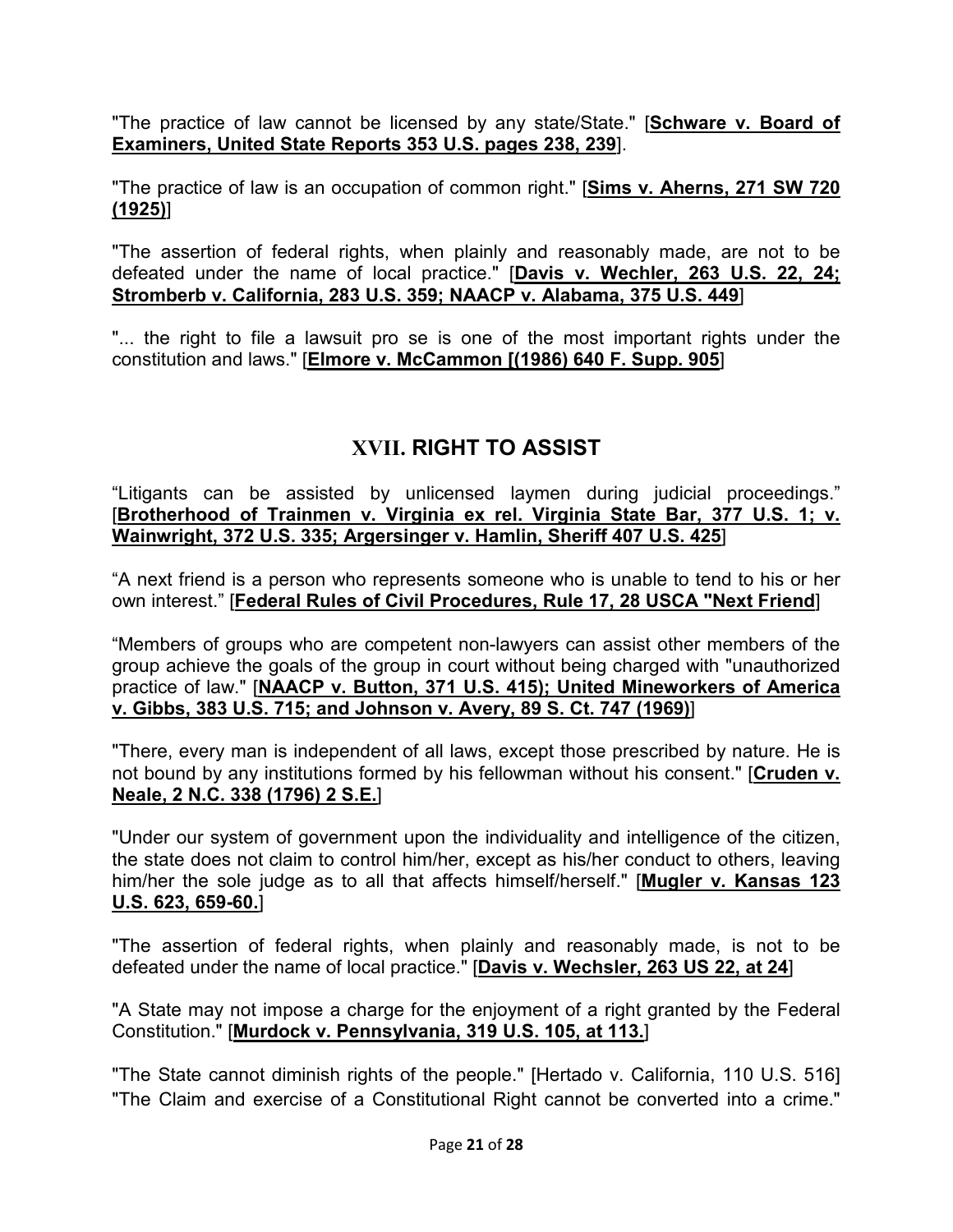#### [**Miller v. U.S. , 230 F 2d 486. 489] "If the state converts a liberty into a privilege the citizen can engage in the right with impunity" [Shuttlesworth v Birmingham , 373 USs 262**]

#### **XIX. FIRST PRINCIPAL**

Liberty is mastered in three powers (1) Light (God) (2) Justice synonymous with virtue (Judicial process) (3) Rule of destiny (political process): Remove any one and you lose Liberty. America has lost its way and only a virtuous people can guide her back. And, so to that end the People by the mercy of God have rediscovered the common [natural] law grand jury and with His blessings shall return America to her roots again.

**VIRTUE**, maxims of law avow that justice and virtue are synonymous. Before a man can implement justice he must first possess virtue which the Bible declares flows from the Lord alone (Luke 6:19) and defines virtue as whatsoever things are true, honest, just, pure, lovely, and of good report (Phil 4:8) the Lord further expounds saying the wisdom that is from above is first pure, then peaceable, gentle, and easy to be entreated, full of mercy and good fruits, without partiality, and without hypocrisy (James 3:17) and that he that follows after it establishes righteousness, and honor (Prov 21:21).

**Thomas Jefferson understood this when he said**: "God who gave us life gave us liberty. And can the liberties of a nation be thought secure when we have removed their only firm basis, a conviction in the minds of the people that These liberties are of the gift of God? That they are not to be violated but with His wrath? Indeed, I tremble for my country when I reflect that God is just that His justice cannot sleep forever".

**George Washington understood this when he said:** "The favorable smiles of Heaven can never be expected on a nation that disregards The eternal rules of order and right which Heaven itself has ordained".

**Benjamin Franklin understood this when he said:** "Only a virtuous people are capable of freedom. As nations become corrupt and vicious, they have more need of masters".

**John Adams understood this when he said:** "Our Constitution was made only for a moral and religious people. It is wholly inadequate to the government of any other".

**Patrick Henry understood this when he said:** "It cannot be emphasized too strongly or too often that this great nation was founded, not by religionists, but by Christians; not on religions, but on the Gospel of Jesus Christ. For this very reason peoples of other faiths have been afforded asylum, prosperity, and freedom of worship here".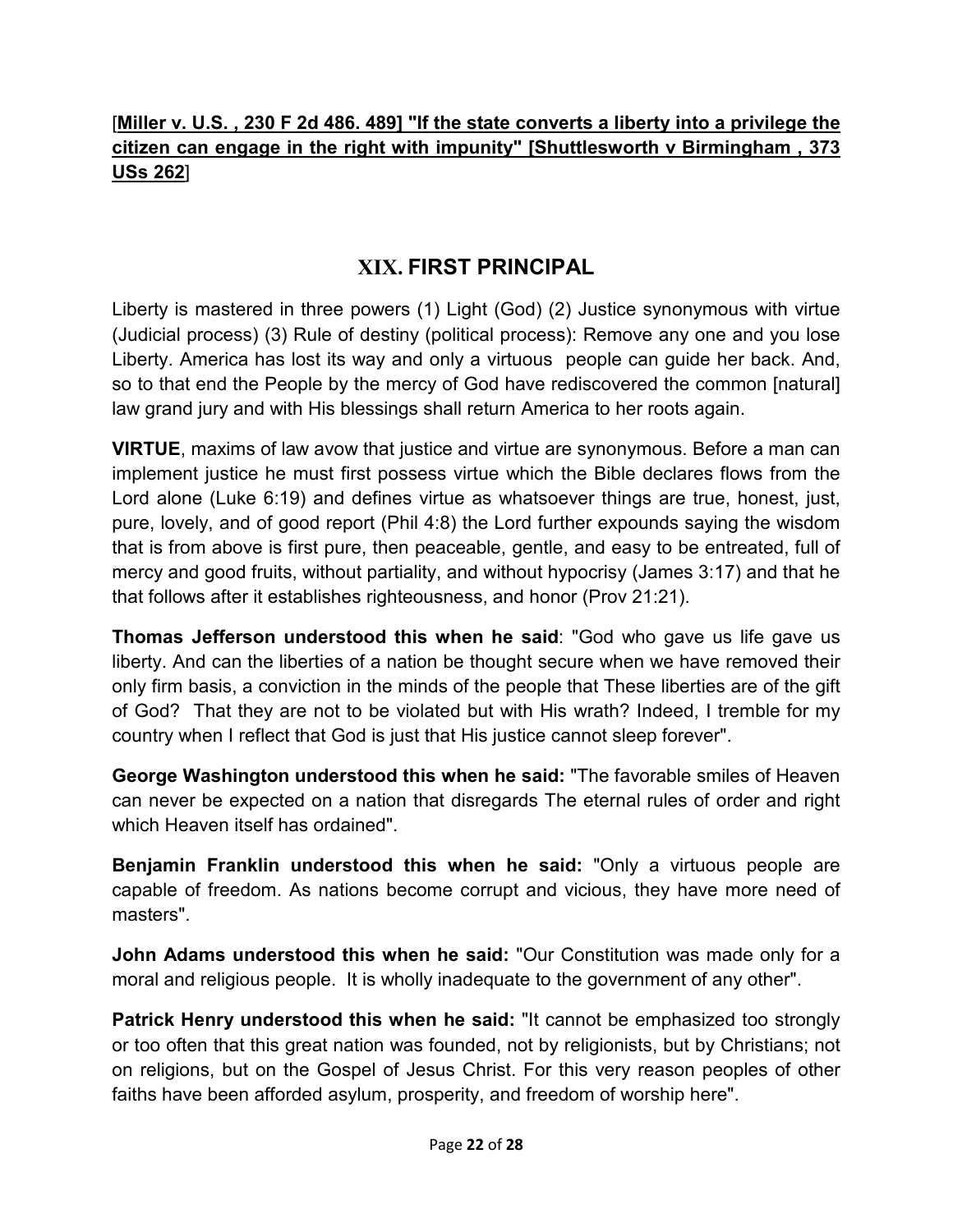**James Madison understood this when he said:** "We have staked the whole future of American civilization, not upon the power of government, far from it. We have staked the future of all of our political institutions upon the capacity of mankind for selfgovernment; upon the capacity of each and all of us to govern ourselves, to control ourselves, to sustain ourselves according to the Ten Commandments of God".

**Noah Webster understood this when he said:** "No truth is more evident to my mind than that the Christian religion must be the basis of any government intended to secure the rights and privileges of a free people". (Father of American Scholarship and Education)

## **XX. THE NAME GAME, PEOPLE OR CITIZEN**

14th Amendment Article I, section 1 - All persons born or naturalized in the United States, and subject to the jurisdiction thereof, are citizens of the United States and of the State wherein they reside. No State shall make or enforce any law which shall abridge the privileges or immunities of citizens of the United States; nor shall any State deprive any person of life, liberty, or property, without due process of law; nor deny to any person within its jurisdiction the equal protection of the laws.

**NATION** In American constitutional law the word "state" is applied to the several members of the American Union, while the word "nation" is applied to the whole body of the people embraced within the jurisdiction of the federal government. [**Cooley, Const.Lim. 1; Texas v. White, 7 Wall. 720, 19 L. Ed. 227.**]

**PRIVILEGE** [Black's Law 4th edition, 1891] is merely an accessory of the debt which it secures, and falls with the extinguishment of the debt.

**PERSONS** [Black's Law 4th edition, 1891] are divided by Iaw into natural and artificial. ... "corporations" or "bodies politic." Quasi municipal corporations - Bodies politic and corporate, created for the sole purpose of performing one or more municipal functions.

**WE THE PEOPLE** of the United States, in order to form a more perfect union, establish justice, insure domestic tranquility, provide for the common defense, promote the general welfare, and secure the blessings of liberty to ourselves and our posterity, do ordain and establish this Constitution for the United States of America.

**PEOPLE** are supreme, not the state. [Waring vs. the Mayor of Savanah]; The state cannot diminish rights of the people. [Hertado v. California]; ...at the Revolution, the sovereignty devolved on the people; and they are truly the sovereigns of the country, but they are sovereigns without subjects...with none to govern but themselves. [**CHISHOLM v. GEORGIA**]: The people of this State, as the successors of its former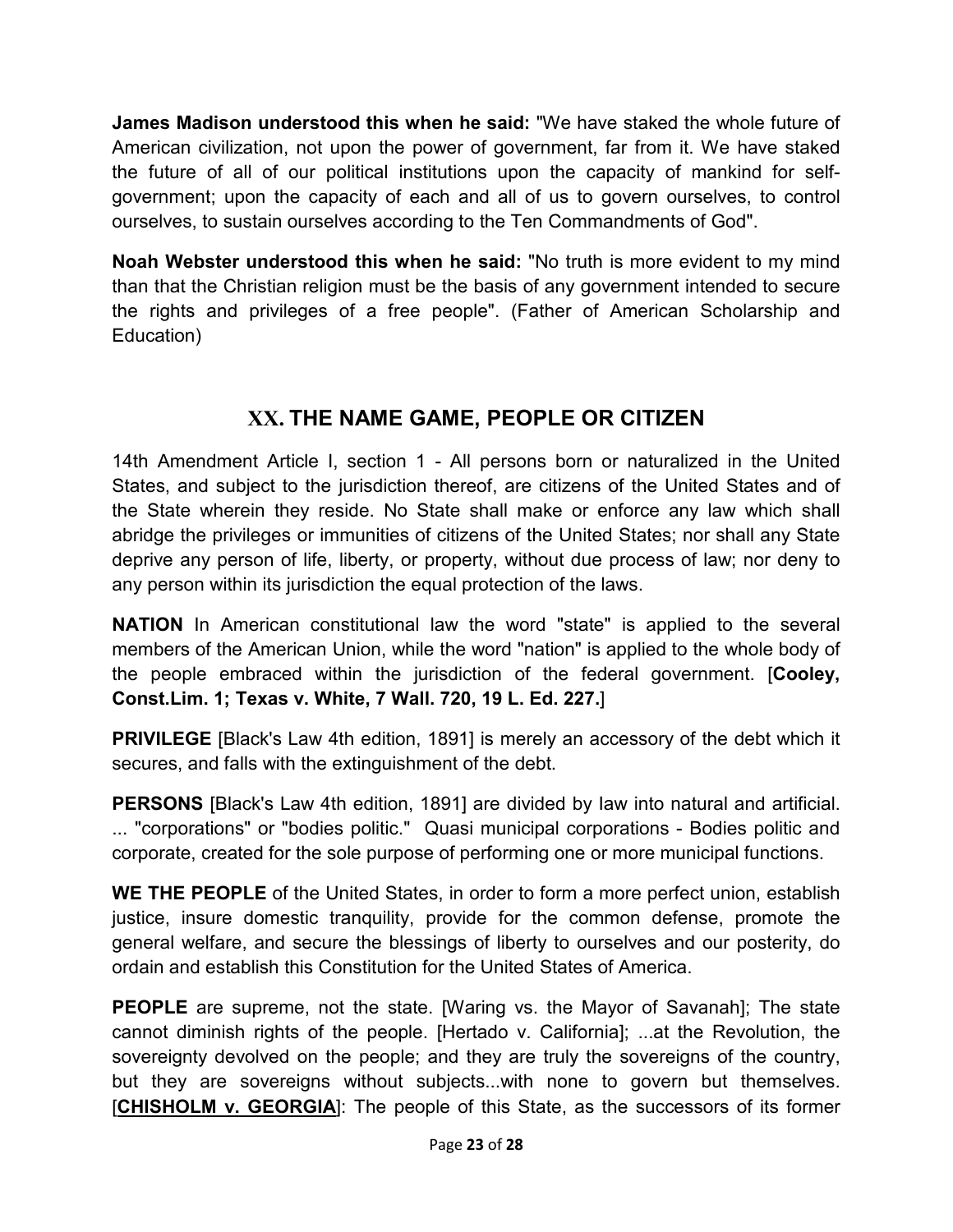sovereign, are entitled to all the rights which formerly belonged to the King by his prerogative. [**Lansing v. Smith**]

**ORDAIN** to enact a constitution or law. [**State v. Dallas City**]

**KING** is the sovereign, ruler, holds the highest executive power, aka the People;

"Sovereignty itself is, of course, not subject to law, for it is the author and source of law; but in our system, while sovereign powers are delegated to the agencies of government, sovereignty itself remains with the people, by whom and for whom all government exists and acts And the law is the definition and limitation of power..." [Yick Wo v. Hopkins]

## **XXI. NO GOD NO LIBERTY KNOW GOD KNOW LIBERTY**

John 8:36 "If the Son therefore shall make you free, ye shall be free indeed."

"If a nation expects to be ignorant and free... it expects what never was and never will be." **Thomas Jefferson**

The favorable smiles of Heaven can never be expected on a nation that disregards The eternal rules of order and right which Heaven itself has ordained. **George Washington**

God who gave us life gave us liberty. And can the liberties of a nation be thought secure when we have removed their only firm basis, a conviction in the minds of the people that These liberties are of the gift of God? That they are not to be violated but with His wrath? Indeed, I tremble for my country when I reflect that God is just that His justice cannot sleep forever. **Thomas Jefferson**

The worship of God is a duty; **Benjamin Franklin**

The fate of unborn millions will now depend, under God, on the courage of this army, Our cruel and unrelenting enemy leaves us only the choice of brave resistance, or the most abject submission, We have, therefore to resolve to conquer or die. **George Washington**

I am sure that never was a people, who had more reason to acknowledge a Divine interposition in their affairs, than those of the United States; and I should be pained to believe that they have forgotten that agency, which was so often manifested during our Revolution, or That they failed to consider the omnipotence of that God who is alone able to protect them. **George Washington**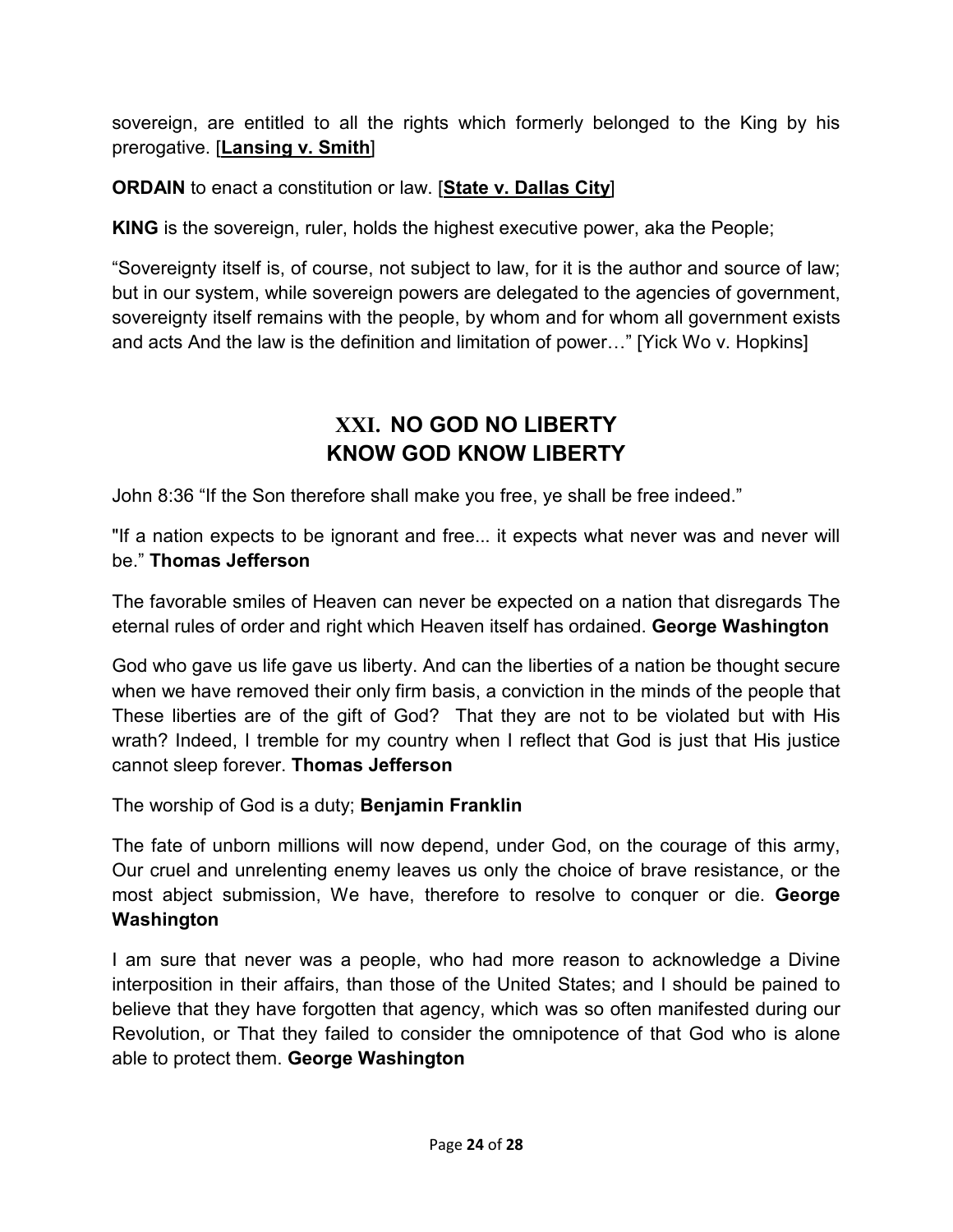Only a virtuous people are capable of freedom. As nations become corrupt and vicious, they have more need of masters. **Benjamin Franklin**

Our Constitution was made only for a moral and religious people. It is wholly inadequate to the government of any other. **John Adams**

Statesmen, my dear Sir, may plan and speculate for liberty, but It is religion and morality alone, which can establish the principles upon which freedom can securely stand. The only foundation of a free constitution is pure virtue; and if this cannot be inspired into our people in a greater measure than they have it now, they may change their rulers and the forms of government, but they will not obtain a lasting liberty. They will only exchange tyrants and tyrannies. **John Adams**

The safety and prosperity of nations ultimately and Essentially depend on the protection and blessing of Almighty God; and the national acknowledgment of this truth is not only an indispensable duty, which the people owe to him, but a duty whose natural influence is favorable to the Promotion of that morality and piety, without which social happiness cannot exist, nor the blessings of a free government be enjoyed. **John Adams**

Observe good faith and justice towards all Nations. Cultivate peace and harmony with all. Religion and Morality enjoin this conduct; and can it be that good policy does not equally enjoin it?...Can it be that Providence has not connected the permanent felicity of a Nation with its virtue? **George Washington** 

Nothing can contribute to true happiness that is inconsistent with duty; nor can a course of action conformable to it, be finally without an ample reward. For, God governs; and he is good. **Benjamin Franklin**

Happiness, whether in despotism or democracy, whether in slavery or liberty, can never be found without virtue. **John Adams**

It cannot be emphasized too strongly or too often that this great nation was founded, not by religionists, but by Gods children; not on religions, but on the Gospel of Jesus Christ. For this very reason peoples of other faiths have been afforded asylum, prosperity, and freedom of worship here. **Patrick Henry**

It is the duty of every man to render to the Creator such homage...Before any man can be considered as a member of Civil Society, he must be considered as a subject of the Governor of the Universe... James Madison

We have staked the whole future of American civilization, not upon the power of government, far from it. We have staked the future of all of our political institutions upon the capacity of mankind for self-government; upon the capacity of each and all of us to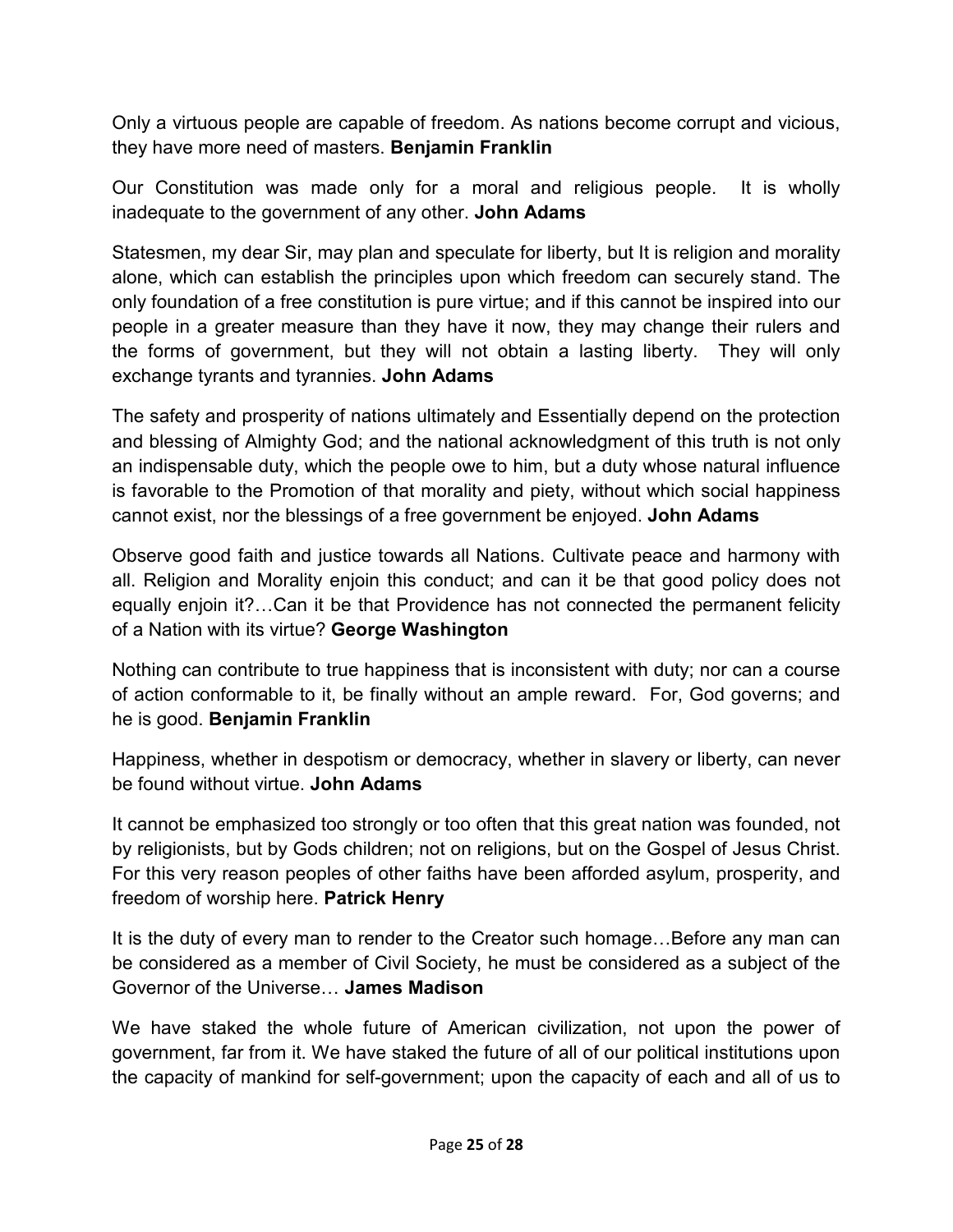govern ourselves, to control ourselves, to sustain ourselves According to the Ten Commandments of God **James Madison**

Religion, or the duty we owe to our Creator, and manner of discharging it, can be directed only by reason and conviction, not by force or violence; **James Madison**

Let it simply be asked where is the security for prosperity, for reputation, for life, if the sense of Religious obligation desert the oaths, which are The instruments of investigation in the Courts of Justice? **George Washington**

And let us with caution indulge the supposition, that morality can be maintained without religion. **George Washington**

Whatever may be conceded to the influence of refined education on minds of peculiar structure, reason and experience both Forbid us to expect that national morality can prevail in exclusion of religious principle. **George Washington** 

Tis substantially true, that Virtue or morality is a necessary spring of popular government. **George Washington**

Though, in reviewing the incidents of my Administration, I am unconscious of intentional error, I am nevertheless too sensible of my defects not to think it probable that I may have committed many errors. Whatever they may be I fervently beseech the Almighty to avert or mitigate the evils to which they may tend. **George Washington**

Congress and President George Washington in 1789 passed the "United States Annotated Code", Article III which states: Religion, morality, and knowledge, being necessary to good government and the happiness of mankind, schools and the means of education shall forever be encouraged.

## **XXII. RELIGION IN LAW AND GOVERNMENT**

In my view, the Christian religion is the most important and one of the first things in which all children, under a free government ought to be instructed  $\ldots$  No truth is more evident to my mind than that the Christian religion must be the basis of any government intended to secure the rights and privileges of a free people. - **The "Father of American Scholarship and Education." Noah Webster**

The brief exposition of the constitution of the United States, will unfold to young person's the principles of republican government; and it is the sincere desire of the writer that our citizens should early understand that The genuine source of correct republican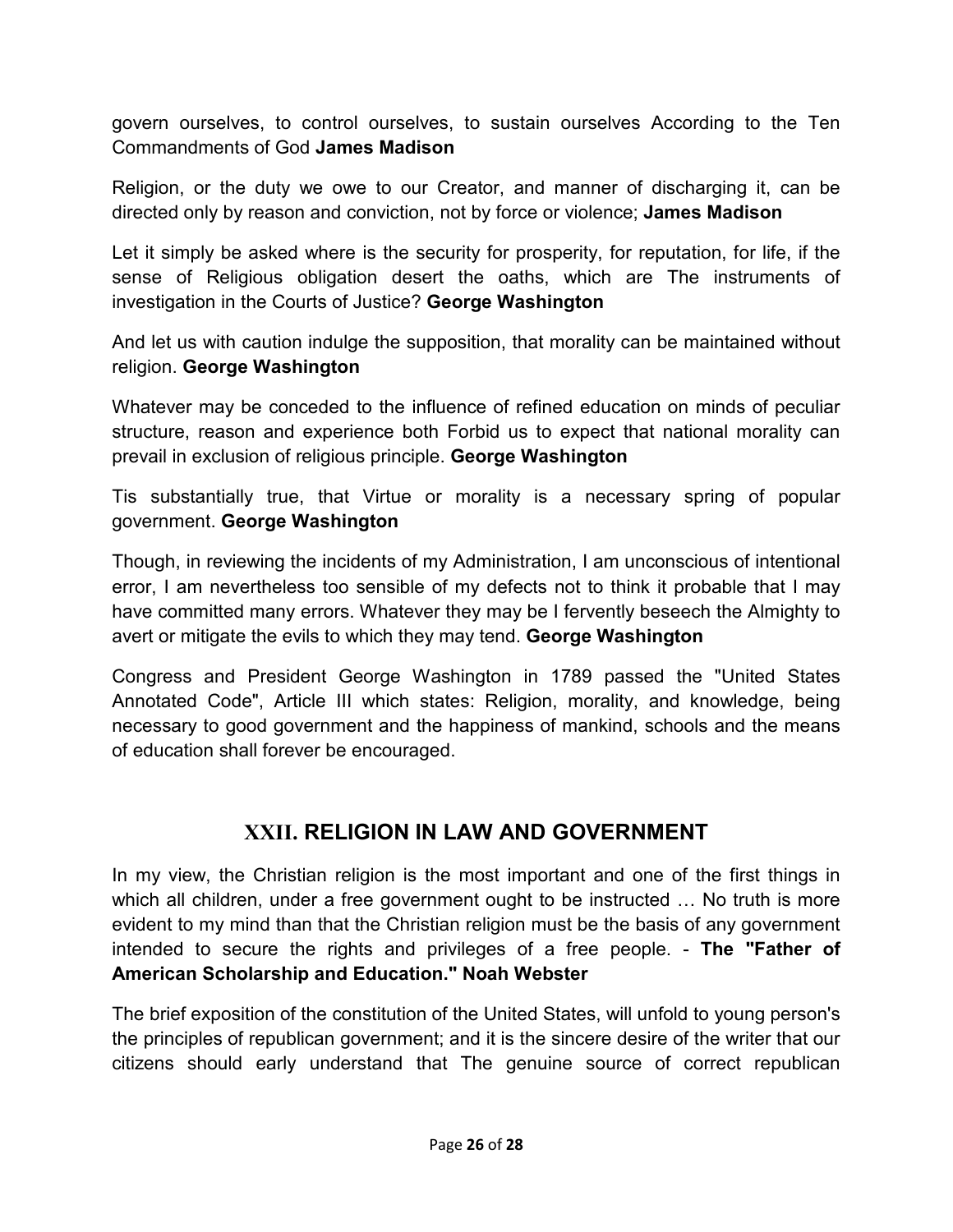principles is the Bible, particularly the New Testament or the Christian religion. - **Noah Webster** 

The religion which has introduced civil liberty is the religion of Christ and His apostles, which enjoins humility, piety, and benevolence; which acknowledges in every person a brother, or a sister, and a citizen with equal rights. This is genuine Christianity, and to this we owe our free Constitutions of Government. **- Noah Webster** 

The moral principles and precepts contained in the Scriptures ought to form the basis of all of our civil constitutions and laws ... All the miseries and evils which men suffer from vice, crime, ambition, injustice, oppression, slavery and war, proceed from their despising or neglecting the precepts contained in the Bible. **- Noah Webster** 

When you become entitled to exercise the right of voting for public officers, let it be impressed on your mind that. The preservation of a republican God commands you to choose for rulers just men who will rule in the fear of God government depends on the faithful discharge of this duty; **- Noah Webster**

If the citizens neglect their duty and place unprincipled men in office, the government will soon be corrupted; laws will be made not for the public good so much as for the selfish or local purposes; **- Noah Webster** 

George Mason, father of our Bill of Rights, 1787: Every master of slaves is born a petty tyrant. They bring the judgment of heaven upon a country. As nations cannot be rewarded or punished in the next world, they must be in this. By an inevitable chain of causes and effects, Providence punishes national sins, by national calamities.

Common Law is our Heritage! Liberty is our inheritance! We the people have been lulled asleep, we have been robbed and persuaded to sell our birth right. James 1:25 "Whoso looketh into the perfect law of liberty, and continueth therein, he being not a forgetful hearer, but a doer of the work, this man shall be blessed in his deed."

My people are destroyed for lack of knowledge... **Hosea 4:6** 

Wisdom is the principal thing; therefore get wisdom: and with all thy getting get understanding. **Prov 4:7** 



Wê <u>Be Teop</u>le